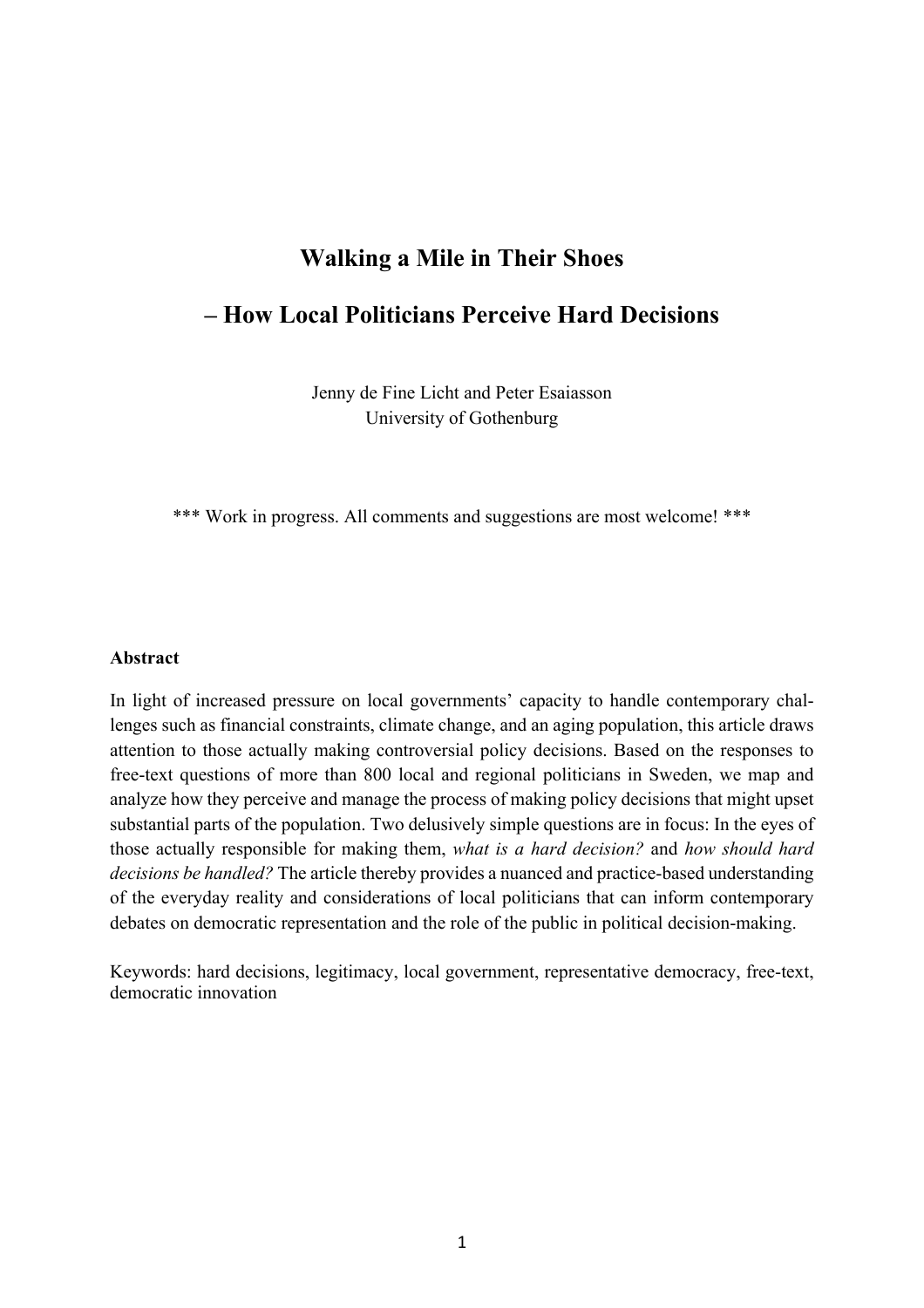Before you abuse, criticize, and accuse – walk a mile in my shoes (Joe South)

 It is often said that 'groups should not be pitted against each other.' In politics, we are expected to precisely do that. (Local politician)

## **Introduction**

This is a paper about hard decisions in politics and politicians' thoughts about making them. By hard decisions we mean authoritative decisions that involve trade-offs between legitimate interests and that generates justifiable resentments among citizens in the losing camp. Hard decisions differ from many other political decisions in that ideological values do not provide clear guidance and there are no technical solutions. Illustrative examples are decisions to locate wind farm parks in places that local populations regard as theirs by heritage (Pepermans and Loots 2013; Wolf and Van Dooren 2018) and to cut back on welfare services in times of fiscal austerity (Proctor and Simmons 2000; de Fine Licht et al. 2021; Kim and Warner 2021).

No one wants to make hard decisions and yet democracies must be able to handle them to be meaningful in people's lives. Not making decisions is also a decision that can have negative consequences; not least for the less advantaged in a society. One may argue that elected representatives are authorized to decide all common matters between elections (Urbinati & Warren 2008). Nevertheless, politicians' formal right to make hard decisions does not automatically transfer into citizen acceptance of their decisions (Mansbridge 1997). Since all options are associated with undesirable consequences, and since both sides in the conflict have legitimate interests, the situation is challenging for representatives (Prezeworski 2010).

Research pertaining to the making of hard decisions frequently seeks to understand politicians' motives for action, for example by estimating the relative importance of vote-seeking, office-seeking, and policy-seeking motives (Strøm 1990; Müller & Strøm 1999). Other streams of research targets decision-making processes and asks how citizens can be involved in decision-making as problem-solvers and as co-actors in the process (e.g. Smith 2009; Grönlund et al. 2014; Dryzek et al. 2019; Werner 2020; OECD 2020). In this paper we broaden perspectives by exploring politicians' subjective understanding of the situation. Focusing on the local rather than national level, we ask two ostensibly simple questions: *What is a hard decision to a politician?* and *How should politicians go about making them?*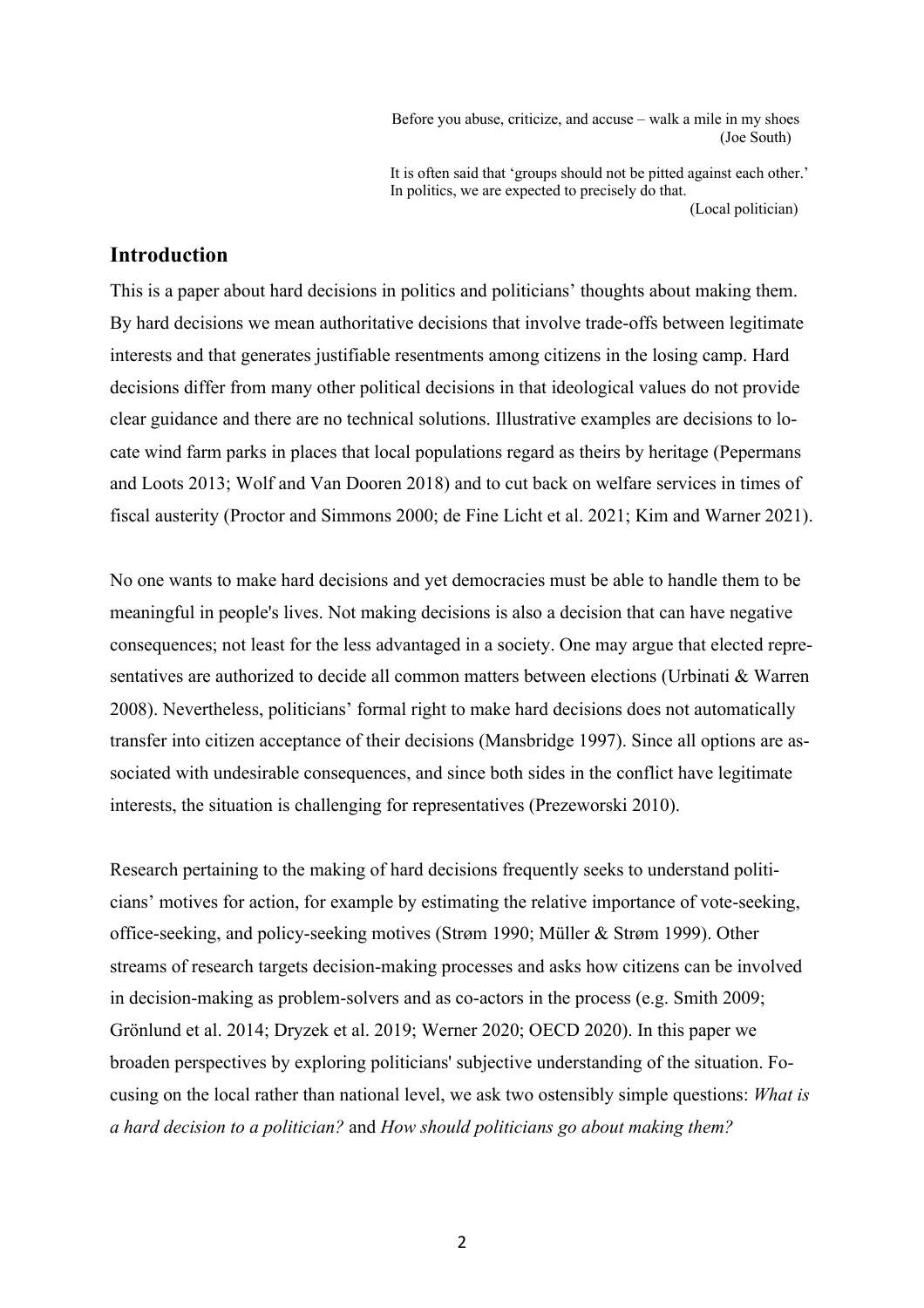To explore these questions, we have collected data that combines quantitative and qualitative qualities. Surveying a large number of local politicians ( $n > 800$ ) in Sweden, we have asked open ended questions about personal experiences of hard decisions and beliefs about the best way of making them. The question format allows politicians to reason about their experiences with a minimum of theoretical framing, while the size of the sample allows a quantification of their accounts.

As indicated by the title of the paper – Walking a mile in their shoes – the study offers a practice-based understanding of the everyday reality of local politicians. We show that the task of handling hard decisions is a multi-faced phenomena which includes a breadth of perceptions, considerations, values, mind-sets, and strategies. It is a question far more complex than being for or against public involvement. Rather, it is a question of navigating conflicting expectations and clashes between one's own ideologies and a reality that that rarely meets the standards. Overall, the making of hard decisions is seen as a mutual commitment where elected representatives and citizens have different roles, but where both sides need to make an effort for the system to work. This ideal is, however, challenged by the realities of contemporary local democracy. Drawing out implications, we think a more explicit incorporation of the decision-makers' perspectives in democratic processes can contribute to a much-needed discussion on what local democracy can and should be in a challenging future.

### **Hard decisions are central to democracy**

As our goal is to let the politicians themselves voice their perceptions, we keep an open approach to what constitutes a hard decision. As a starting point, however, we can stipulate what hard decisions are not: they are not routine, they do not have an obvious technical solution, and they are not easily solved by ideological divisions. Rather, we argue that they tend to involve some kind of acknowledgement that there are competing interests that are legitimate in principle (Mansbridge 1997; Przeworski 2010), and that there is no "right solution" that will benefit all citizens. When hard decisions are made, substantial shares of the citizenry will be forced to live by rules or arrangements that they do not like, and at least partly for understandable reasons. Consequently, these kinds of decisions are likely to generate controversy among the public. While there are obvious connections between hard decisions and, for example, the literature on wicked problems (e.g. Head 2008), we chose the term *hard decision* to signal that we will explore the everyday meaning that decision-makers put on the activity of making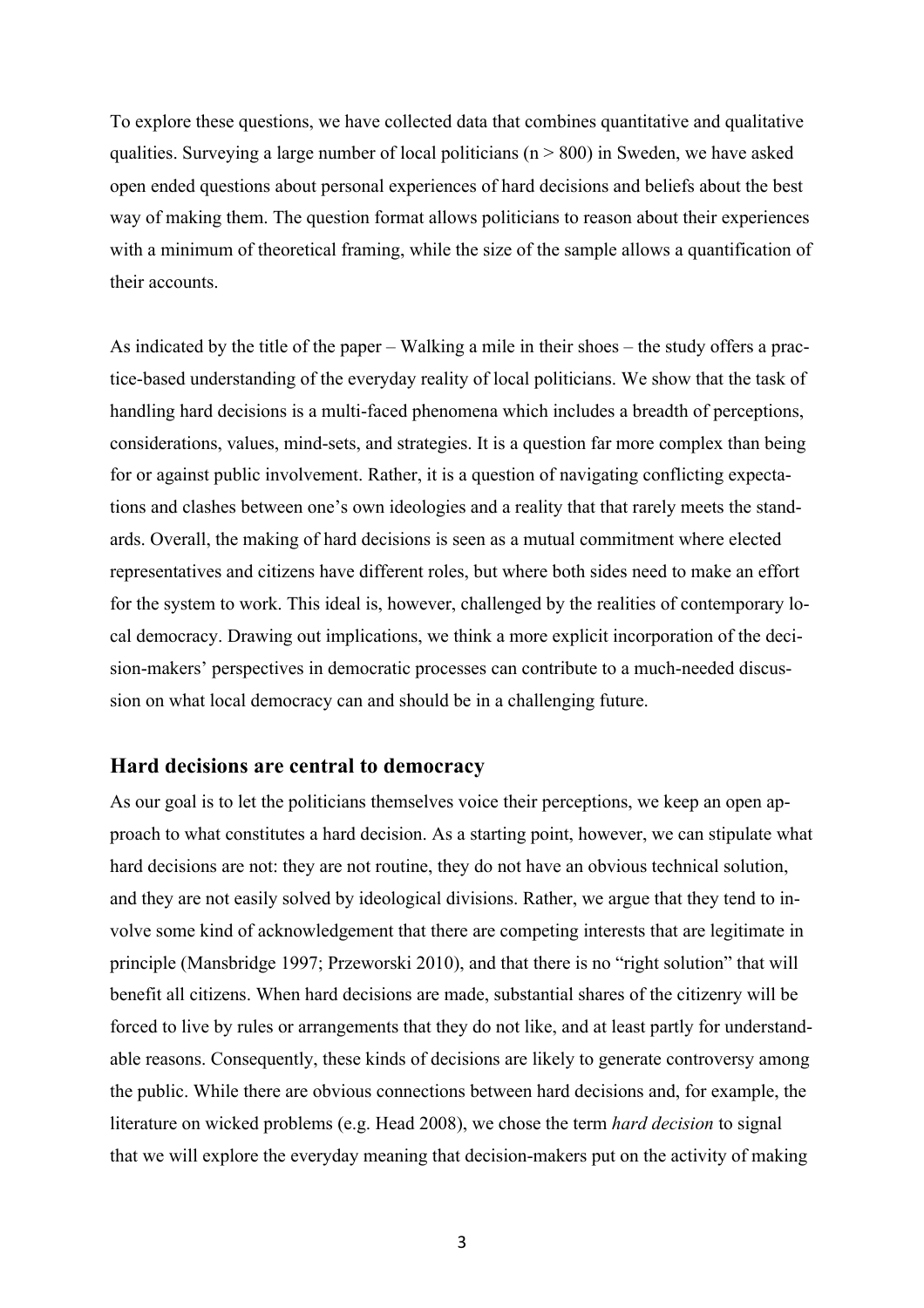decisions which involves weighing of different alternatives under conditions of scarcity and uncertainty.

The burden of making hard decisions largely defines what it means to be a contemporary political leader (Strøm and Müller 1999). Democracy is essentially about making choices, and a functioning democracy needs distinct political alternatives (e.g. Skoog 2019) as well as expressed disagreement and vivid debate on relevant perspectives (Gutmann and Thompson 1996; Goovaerts 2021). It can even be claimed that democracy *is* organized conflict (Mouffe 2009; Wolf and Van Dooren 2021). At the same time, democracy is of questionable use if it is not capable of solving pressing problems and come to decisions on what will be done (e.g. Warren and Mansbridge 2013). Moreover, it has to be done in a way that does not rely on pure power or violence as such solutions are costly and fragile. To thrive in the long run, democracy needs to handle decisions on resources and burdens in a way that can sustain legitimacy in the eyes of the public (Tyler 2006; Levi 1997). In other words, how hard decisions are handled tells us a lot of what democracy actually is.

Hard decisions are made at all political levels in a society: nationally, locally, and in some cases regionally. Local and national politicians have the same relationship with the citizens who have transferred responsibility for common matters until the next election. There are, however, reasons to believe that the nature of the decision might differ. At national level, decisions are typically about general values and directions, and prioritizations between large groups of citizens, including determining the boundaries of the welfare state and moral issues of freedom and rights. This means that there might be more room for ideology and grand ideas, but also that politicians might have more opportunities to distance themselves—physically and emotionally—from those immediately affected by their decisions.

At local level—the focus of our study—policy issues tend to be both more immediate and comprehensible to individuals than policy decisions at the national level (e.g. Nabatchi and Amsler 2014). Rather than targeting fairly anonymous groups of citizens, decisions at this level have to do with the organizing of the actual local community and the individuals who live in it. Moreover, local politicians often live physically close to the people affected by the decisions. This means that politicians are exposed to both the outcomes of their decisions and the potentially resentful or even hostile citizens to a larger extent. In addition, citizens are likely to feel that decisions are important to them and might find it comparatively easy to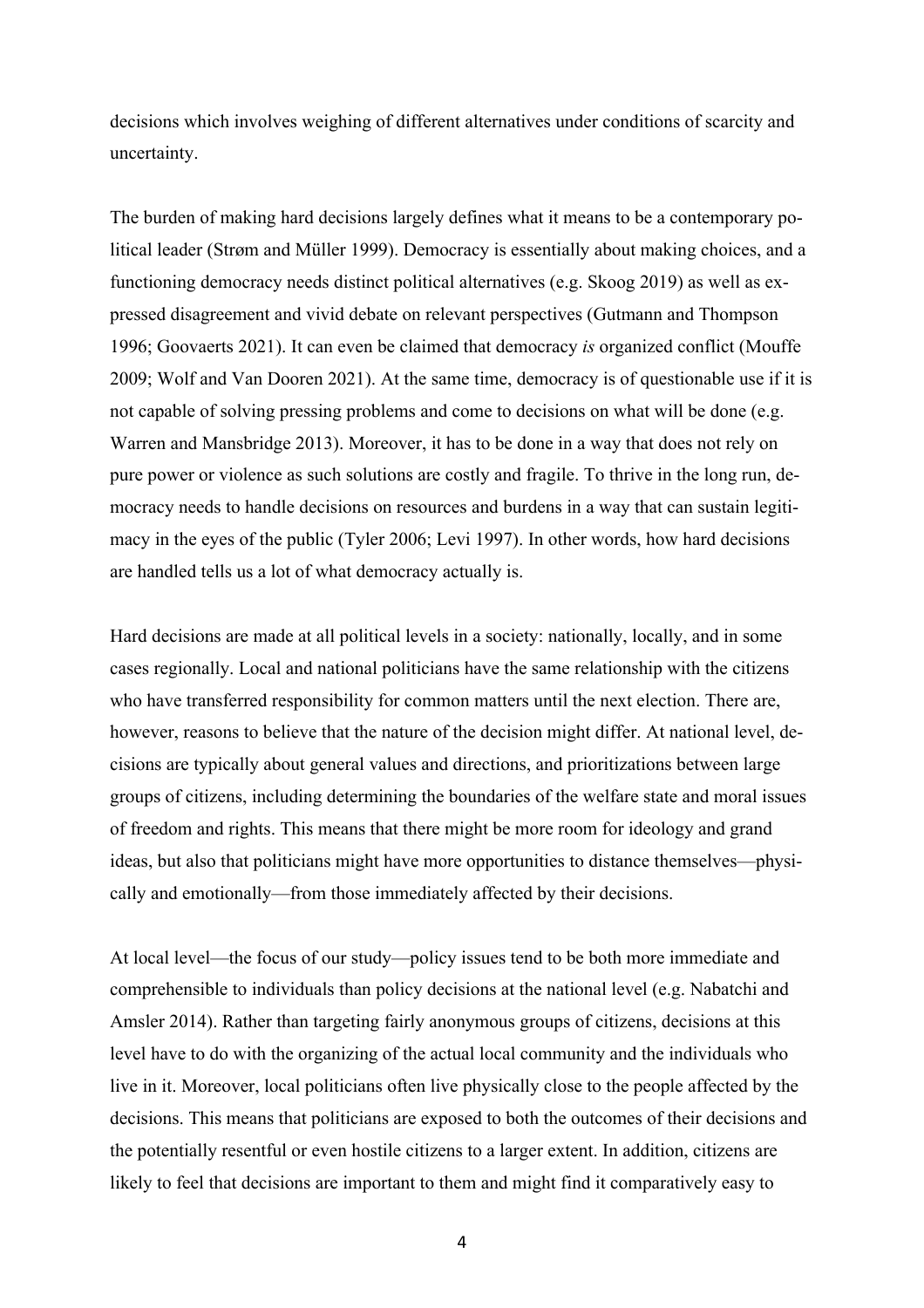locate and confront a responsible politician. Taken together, we can expect politicians at local level to have a more personal relationship with both the location and the citizens which is likely to be reflected in their beliefs about what a hard decision actually is.

### **Handling hard decisions: theoretical expectations**

In light of contemporary debates on how representative democracy should be revitalized to address contemporary challenges (Norris 2011; Alonso et al. 2011; Castiglione and Pollak 2019; Dryzek et al. 2019; Przeworski 2019; Mansbridge 2019; Fleuß 2021), recent literature has noted that the beliefs and considerations of policy-makers are rarely the explicit topic of studies (e.g. Karlsson 2012; Green et a. 2019; Wolf 2019; Koskimaa and Rapeli 2021; Thompson 2019; Jacquet and van der Does 2021). When representatives' beliefs are the focus, it is often in the form of role perceptions. In particular, researchers have traditionally explored whether representatives identify primarily as trustees who are able to act on their own judgement and preferences or as delegates who follow the directions from their constituents (e.g. Eulau et al. 1959; see Rehfeld 2009 for overview) and/or their party (e.g. Karlsson 2012; Nilsson 2015). The distinction between trustee and delegate has been criticized for being too crude and other models have been suggested, including the influential categorization between promissory and anticipatory representation proposed by Mansbridge (2003). However, although these role perceptions are highly valuable as ideal types in a normative discussion on representation and might be informative as to how representatives are likely to approach their duties in general, they not necessarily provide us with knowledge on how representatives believe that actual cases of hard decisions should be handled.

That being said, the literature on political decision-making identifies at least three themes that can inform our expectations on how local politicians will reason about hard decisions that we will refer to as the rational vote-seeking politician, the negotiating solution-seeking politician, and the public involvement-oriented politician. These themes are typically intertwined and comes in different forms, but highlight different perspectives of what it means to be a political representative.

A first theme can be identified around the ambition to interpret and estimate the motives behind actions and strategies of political decision-makers and parties. This perspective typically sees politicians' as rational goal-maximizers (Downs 1957) who will act strategically to achieve certain objectives. The most traditional or obvious goal for political parties and their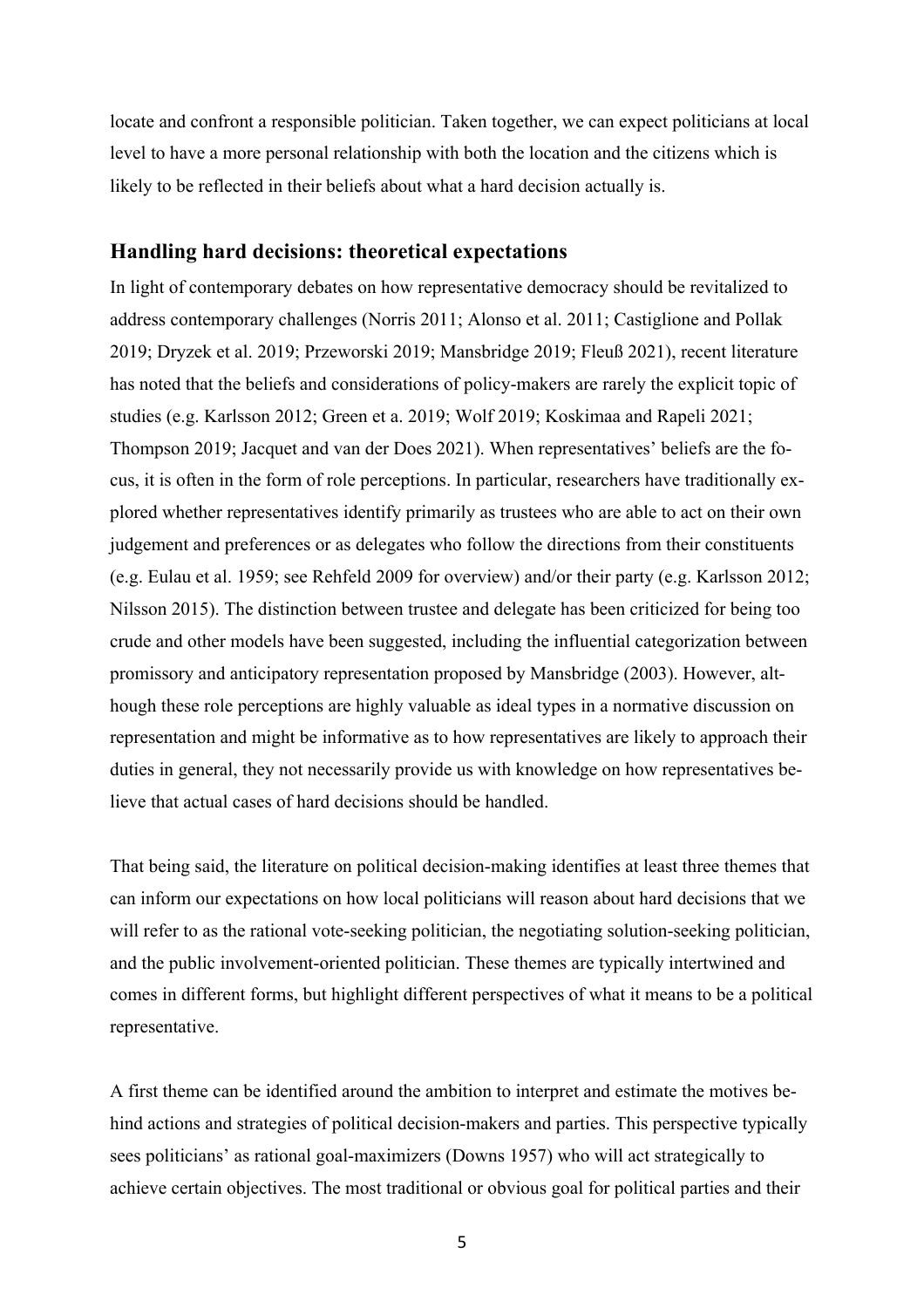leaders is to maximize votes in order to increase power (e.g. Schumpeter 1942; Downs 1957; Manin 1997). Based on this perspective, we can expect politicians to be highly attentive to public opinion—at least when an election is approaching. To be attentive to public opinion can, however, be done both by trying to interpret and follow the fluctuations of public opinion, and by identifying potential gaps in the political landscape and try to lead and change public opinion in a certain direction (e.g. Mansbridge 2003). Moreover, votes can be won both by presenting oneself as a competent and trustworthy alternative, and by negative campaigning where opponents are miscredited (e.g. Mayhew 1974). This means that we can expect politicians to express concerns for timing and spinning of political messages, as well as for their position in the web of parties and candidates.

The vote-maximizing approach can be criticized for putting too much emphasis on rational goal-seeking. For example, it can be argued that many politicians are more concerned with avoiding blame for unpopular decisions than about gaining a certain outcome (e.g. Weaver 1986; Hinterleitner 2017). This might be of particular concern for local politicians who will live in the immediate society in which they have caused resentment. In such cases, a politician might hesitate to take formal part in a hard decision—even if they genuinely recognize the actual problem—by appealing to ideological concerns or electoral pledges, or by simply adopting and pushing forward the opinion of the protestors. Moreover, it has been suggested that parties are not only trying to maximize votes. They can also be primarily office-seeking and policy-seeking (e.g. Wittman 1973; Strøm and Müller 1999). The difference between these approaches are not always distinct, but whereas a politician who is most concerned with maximizing votes might pay strong attention to public opinion—or even take populistic positions in order to please presumptive voters—an office- or policy-seeking politician might pay more attention to building alliances and coalitions with other parties by, at least temporarily ,downplaying certain opinions.

This brings us to the second theme which emphasizes negotiation and compromise between different policy alternatives as a way to reach agreement on how pressing issues are to be handled (e.g. Lijphart 1999; Martin 2013). While not denying the importance including a broad range of perspectives into decision-making, including public preferences, the focus lies on developing arrangements that can foster respect and trust between representatives of different parties and ideologies; thereby spark the seeking of mutual ground, open reflexive consultation of third-party actors or experts, and constructive deliberation and/or negotiation on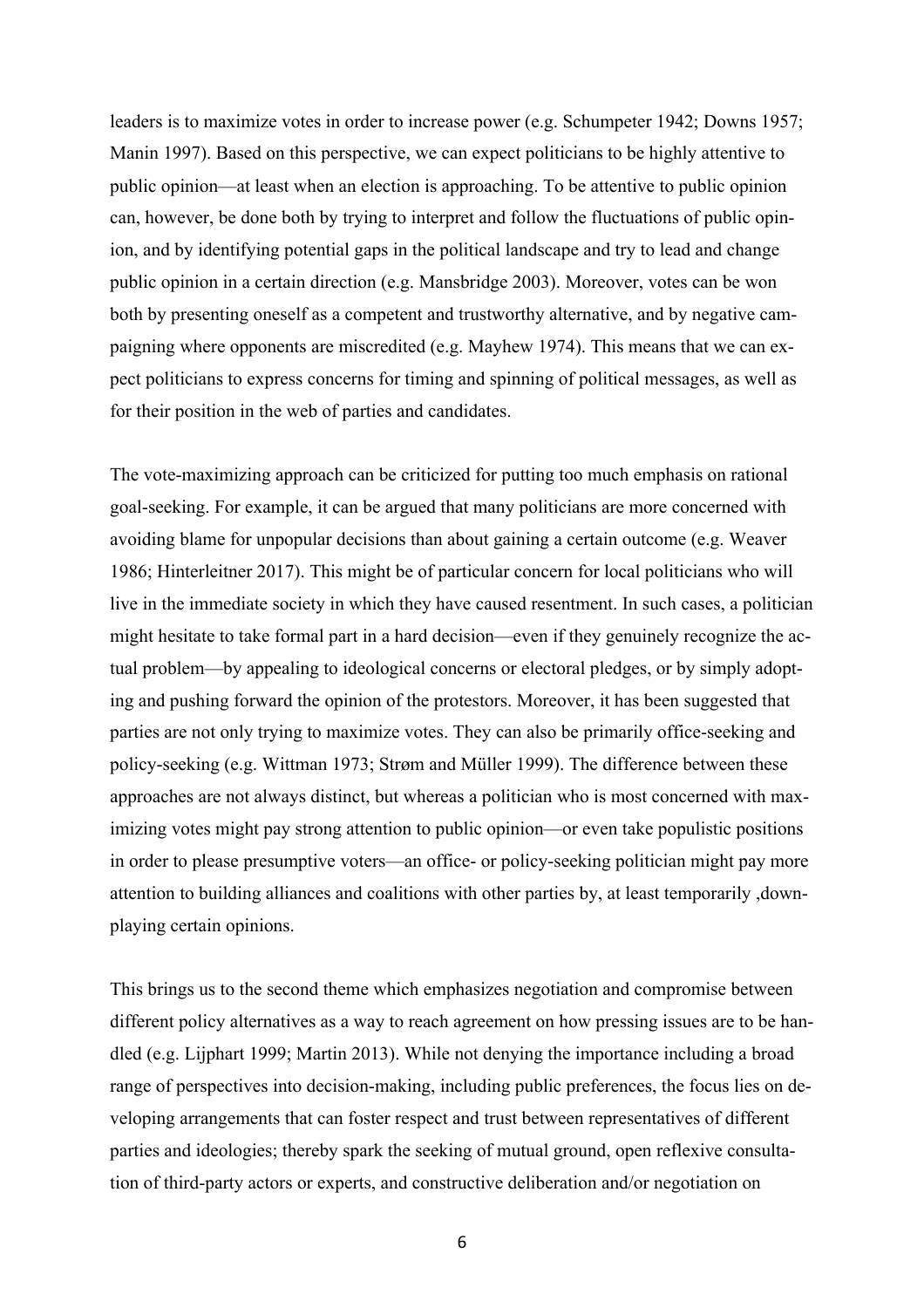political compromises. For example Wolak (2020) also argues—based on American data that citizens generally value compromises and expect politicians to be able to solve disagreements and deliver policy outcomes. The focus of this perspective is, accordingly, not necessarily on fulfilling a stated goal, but on finding a *solution* or compromise.

A particular aspect of agreement- fostering arrangements that has evoked conservable debate is the role of the privacy (e.g. Warren and Mansbridge 2013), i.e. decision-making that is to some extent sheltered from the public eye. Liberal democracy holds a normative presumption in favor of transparency in political decision-making (e.g. Chambers 2004). Traditionally, inhouse of "secret" decision-making is associated with dubious activities or even outright corruption; not least at the local level (e.g. Erlingsson et al. 2008; Bergh et al. 2017; Broms et al. 2019). At the same time, there is widespread recognition among researchers as well as practitioners that some issues—especially those that are complex, technical, and involves multiple concerns to balance—might benefit from deliberation or negotiation in a comparatively private setting restricted to the group of those finally responsible for the decision (e.g. Chambers 2004; Mansbridge 2009; Warren and Mansbridge 2013; de Fine Licht 2020) as transparency can lead to posturing rather than efficient solution-seeking and compromise.

Empirical studies also show that settings for political debate that are kept sheltered from the public can foster more efficient and constructive discussions on problem-solving and policy alternatives (e.g. Alomar et al. 2021). Specifically, Steiner et.al. (2004) found in their extensive analysis of parliamentary debates that closed sessions can bring mutual understanding and respect between decision-makers on different sides. Similarly, Leirset (2021) shows in his comparison of the relatively closed meetings in local government settings in Denmark and the relatively open meetings in Norway that closed meetings made politicians more able to deliberate in an open and willing-to-change-in-light-of-good-arguments manner. This means that faced by hard decisions, decision-makers may—for both theoretical and experience-based reasons—prefer a more internal process that restricts public involvement. Importantly, this may not necessarily be because they want to engage in dubious activities, but because they see a need to come to agreement on how to handle a pressing issue for the better of their community.

Based on this perspective, we can expect politicians to express considerations for deliberation and negotiation between representatives—both within and between parties—as well as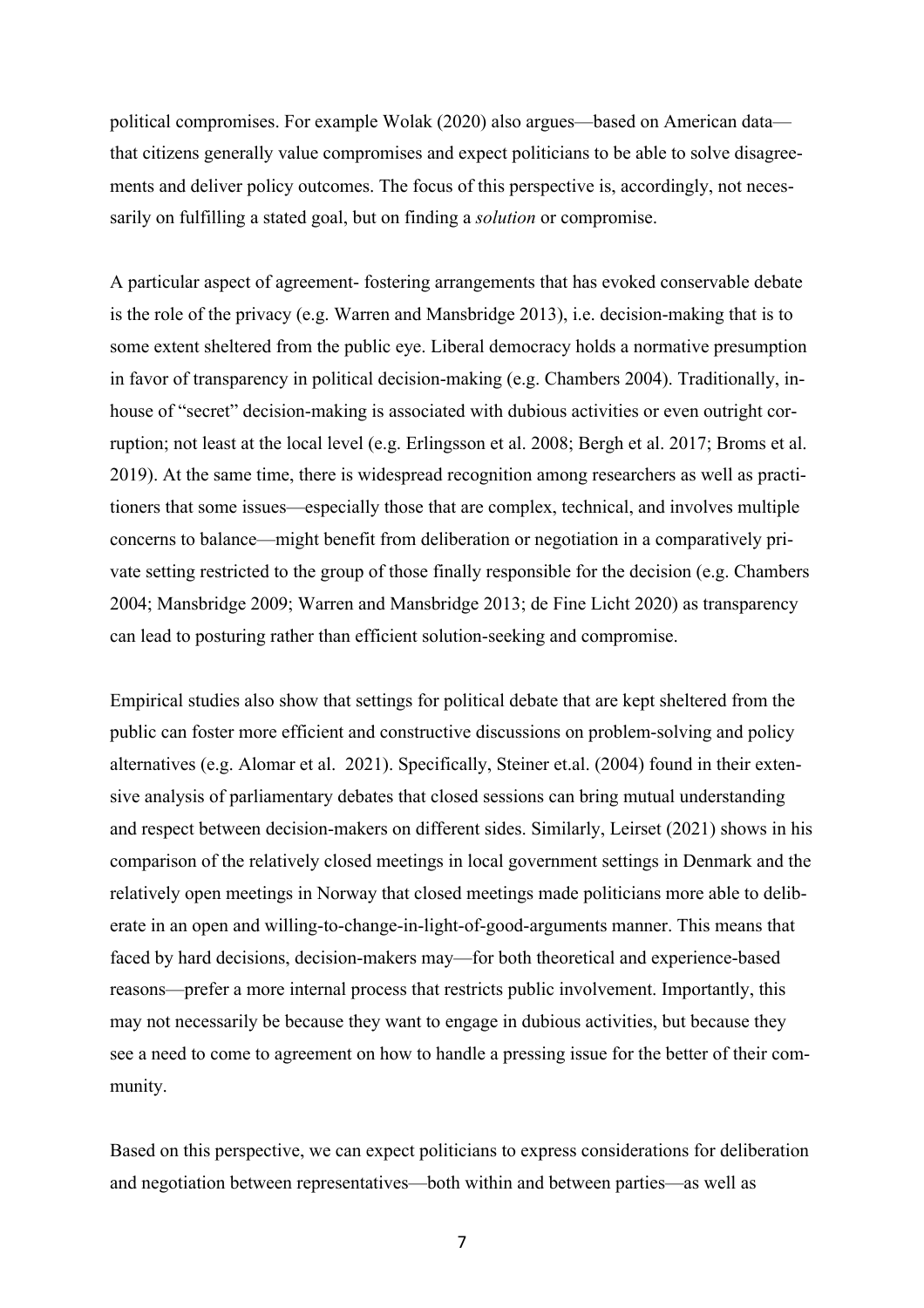considerations for expert opinions and facts. Moreover, we can expect them to refer to "political games" or bargaining between fractions, as well as to norms of sticking to decisions and honor agreements once a solution has been settled.

Finally, a third theme revolves around ideals of public involvement in political decision-making. This perspective stems from the debate on how representative democracy can be "revitalized" by establishing forums for greater involvement of citizens into political decision-making (e.g. Dryzek et al. 2019); often discussed under the umbrella term of democratic innovations (Smith 2009; Adenskog 2018; Elstub and Escobar 2019). These processes or institutions include, for example, deliberative mini-publics, citizen assemblies/juries/dialogues, and forums for participatory budgeting. They can be inspired primarily by theories of participatory democracy (e.g. Pateman 1970; Werner 2020) and/or deliberative democracy (e.g. Fishkin 2009; Grönlund et al. 2014), but have in common that they recognize the role of non-elected, non-experts in the decision-making process and often aim at providing policy recommendations of various strength (e.g. Pateman 2012; Lafont 2015; Setälä and Herne 2014; Setälä 2017; Werner 2020).

Ideals of public involvement have been highly influential not only in academic debates, but also in practical policy-making (e.g. OECD 2020). This is not least the case at local level where it has been claimed that citizen participation is now normal practice (Michaels and De Graaf 2017). For example, the Swedish Association of Local Authorities and Regions has actively worked for several years to promote citizen participation in local government as a way of increasing citizen trust and strengthen the empirical legitimacy of the representative system (SALAR 2019). The main arguments in favor of increased citizen involvement is that it will give individual citizens a say in the policy process and contribute to the inclusion of individual citizens' perspectives (Michels 2011), which can spark creativity and problem-solution and help to dissolve stalemated processes (e.g. Beauvais and Warren 2019). In the end, the expectation is that policy decisions will be more acceptable to the public; either for purely instrumental reasons or because participants value fairness in decision-making (e.g. Tyler 2006; Fung 2015; Werner 2020), which will benefit the society as a whole.

Arrangement for public involvement in decision-making are typically not presented as alternatives to representative democracy. Rather, they are advisory complements to established democratic procedures (Germann et al. 2021), which provide non-binding recommendations.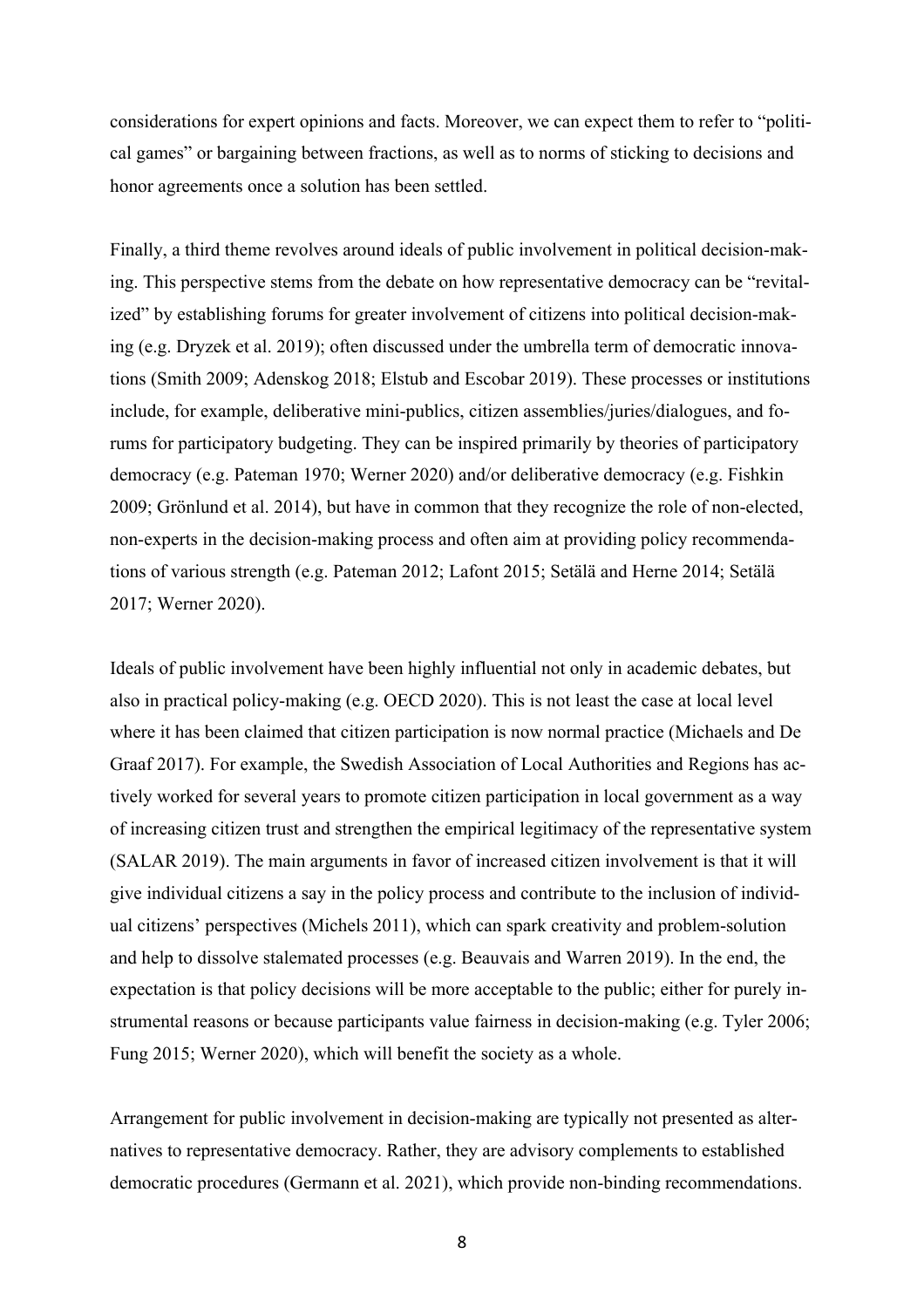This means that elected politicians are still responsible for the final decisions being ethically, practically, and economically possible, and need to be prepared to defend the procedure against well-known objections to increased public involvement such as the potential violation of the principles of equality (e.g. Lafont 2015; Hertting and Kugelberg 2017) and the risk of triviality and disappointment (e.g. Fung 2015). While this has led worries for decision-maker cherry-picking (e.g. Font et al. 2018), the non-binding nature of participatory arrangements also means that politicians are increasingly faced with situations when they have to navigate not only the complicated nature of hard decisions in themselves, but also extensive expectations to arrange and follow sometimes contradictory advise from various forums for public involvement.

Empirical research also shows that citizens generally value the opportunity to be involved (e.g. Christensen 2020; Werner 2020), although outcome favorability has been shown to strongly influence public beliefs about decisions and decision-making procedures (Doherty and Wolak 2012; Esaiasson et al. 2019), and evidence for effects on the general public beyond those actually participating remains inconclusive (see e.g. Lafont 2015; Werner 2020; van der Does and Jacquet 2021 for discussion). A complicating issue is research showing that many citizens think that people like themselves have too little influence in politics, but are, at the same time, reluctant to get actively involved themselves (e.g Renwick et al. 2022).

Given the saliency and popularity of public involvement in both research and practice, we expect public involvement to be on top of the head of local political representatives. They are likely to reflect upon means of communication and interaction with citizens in formal as well as informal settings. However, given both ideological concerns and actual experiences of public interactions, we expect politicians to express both positive and negative attitudes to public involvement.

To sum up, we argue that the so far limited scholarly focus on decision-makers' perspectives calls for an open approach to the reasoning of political representatives striving to gain public legitimacy that centers around the *task* of making hard decisions in the everyday political reality of local politics. We expect to find elements of the three themes presented above in the considerations of decision-makers involved in hard decisions. We do not, expect decisionmakers to share a single, coherent attitude. Navigating the task of making hard decisions in contemporary local politics is likely to be highly context dependent and therefore more about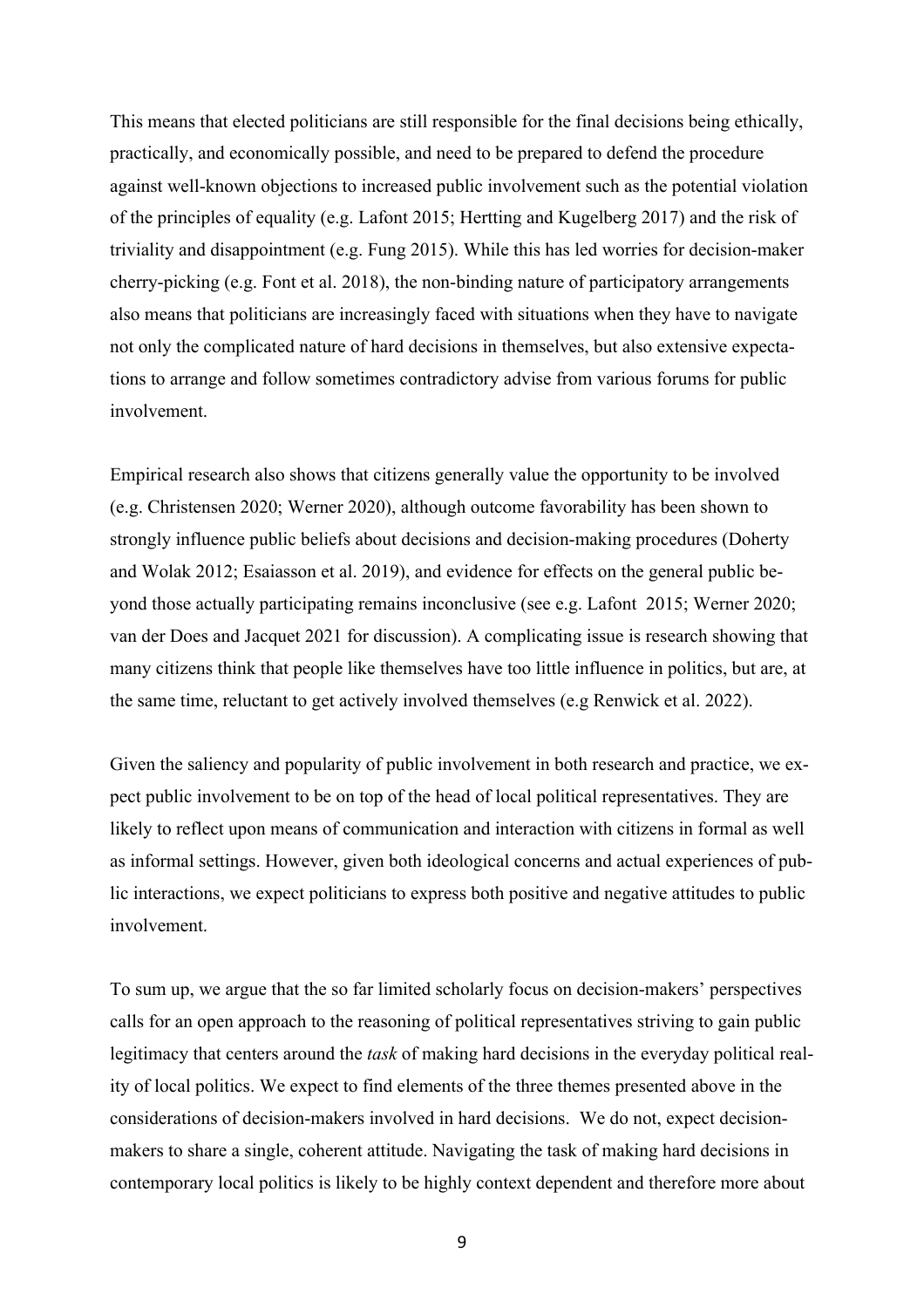finding a balance and mix between different concerns than about choosing and keeping to a particular model of decision-making.

Available research also indicate that decision-makers hold ambiguous attitudes on how democracy should make decisions on pressing and potentially sensitive issues. For example, Gilljam et al. (2010:39) reported that Swedish local politicians were quite evenly divided when presented with a simple choice between a democratic ideal based on traditional representation with an emphasis on discussion within the group of politicians and an ideal based on representation in combination with extensive public participation. Similarly, Hendriks (2016) and Hendriks and Lees-Marshment (2019) have shown how political appointees and leaders can hold participatory ideals in principle but abstain from organizing institutional forums for participation or following recommendations from citizens because of more practical reasons.

Essentially, we strive to accomplish the aim as presented in the paper's title: to take the perspective of local decision-makers in their struggle to handle pressing issues on behalf, and under the critical eye, of the citizens.

### **Design and methodological approach**

To map and analyze the perceptions of those making hard decisions, we posed free-text questions to a large sample  $(N = 1089)$  of Swedish politicians at municipal and regional (secondary municipal) level (from now on: *Local level*). The experiences of Swedish local politicians striving to gain public acceptance for their decisions should be highly informative to the larger debate on democratic legitimacy as Swedish municipalities are, in an international comparison, highly independent (Sellers et al. 2020). Specifically, they set their own tax-rate and have major responsibility for welfare services. Similarly, the regions set their own taxlevel and are responsible for health care provision. Therefore, political decision-making at this level constitutes a critical case for legitimate handling of hard decisions.

The participants were randomly selected from the Panel of Politicians (*Politikerpanelen*), which is a web-based panel of individuals who have been elected for political positions in Sweden, conducted at the Laboratory for Opinion Research, University of Gothenburg. This means that although government decisions and party decisions are intimately linked (Strøm and Müller 1999), our focus is on individual representatives and how they perceive local government decisions rather than on the processes and considerations of party organizations or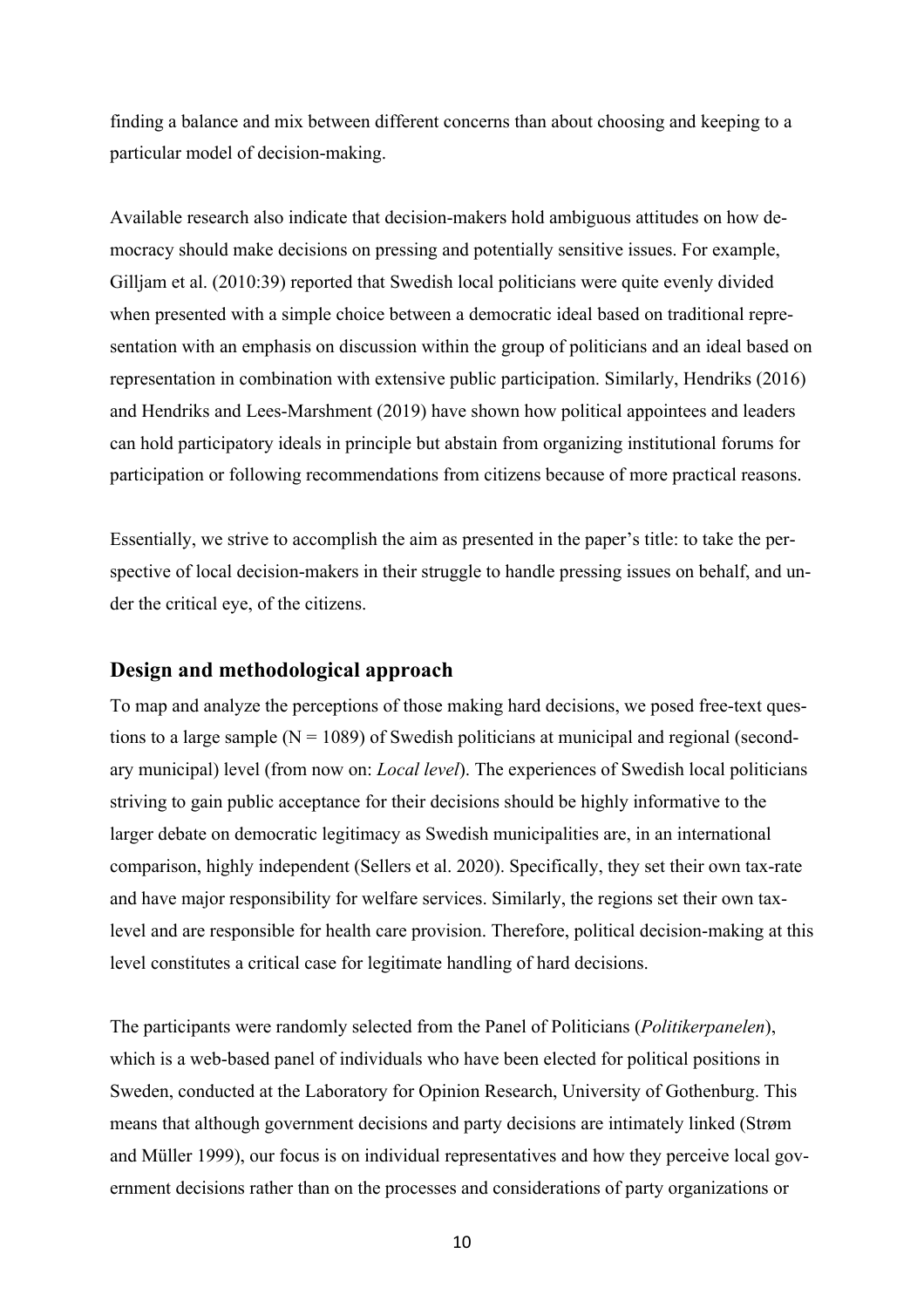decisions that party leaders make. The survey was administrated in May 2020 which could be important as this was during the Covid-19 pandemic. The pandemic was, however, surprisingly absent in the responses to our questions. The politicians seem to have interpreted the questions as more general and eternal, or the pandemic as a question primarily for national policy.

Our questions were embedded into a larger survey of questions proposed by researchers from various fields. From the larger survey, we also got some background information on the participants. 65 percent were men, in total 7 individuals identified as "other" or chose not to report their sex, and the rest identified as women. The majority were quite old: only 7.4 percent were 39 years old or younger, whereas almost 33 percent reported that they were 70 years old or older. Moreover, they tended to be highly educated with 48.5 holding a university degree. When it comes to which party they belonged to, there is reasonable correspondence to the degree of support the parties receive in the country at large, with the notable exception that the right-wing Swedish Democrats was clearly underrepresented with only 3.8 percent of the participants. Although articulated, the characteristics of our sample are in line with the general composition of Swedish politicians at the local level (Olofsson 2019) as older, more educated, and more male-dominated than the Swedish population at large. From our perspective, it is also a clear advantage to experienced politicians included in the sample as they are likely to have given the topic of hard decisions a great deal of thought.

Opting for an open approach which does not specify a particular policy issue (e.g. Wolf and van Dooren 2021), we began our section of questions with informing the participants that we were going to ask them about situations of hard decisions in local politics, and provided a broad explanation of hard decisions as situations where legitimate interests are in conflict with each other and that were likely to upset parts of the population and/or cause protests. Hence, we primed them to consider their relationship with the public when thinking about hard decisions but did not take public participation in policy-making as a point of departure (e.g. Sønderskov 2020). Thus, the format left them a fair leeway to put their own meaning into the concept of hard decisions (which the data also revealed that they did).

For the first research question—*What is a hard decision?—*we asked two related questions: *Can you give us an example of one or several hard decisions that you have been involved in as a politician?* and *Can you describe in which way these decisions were hard?* For the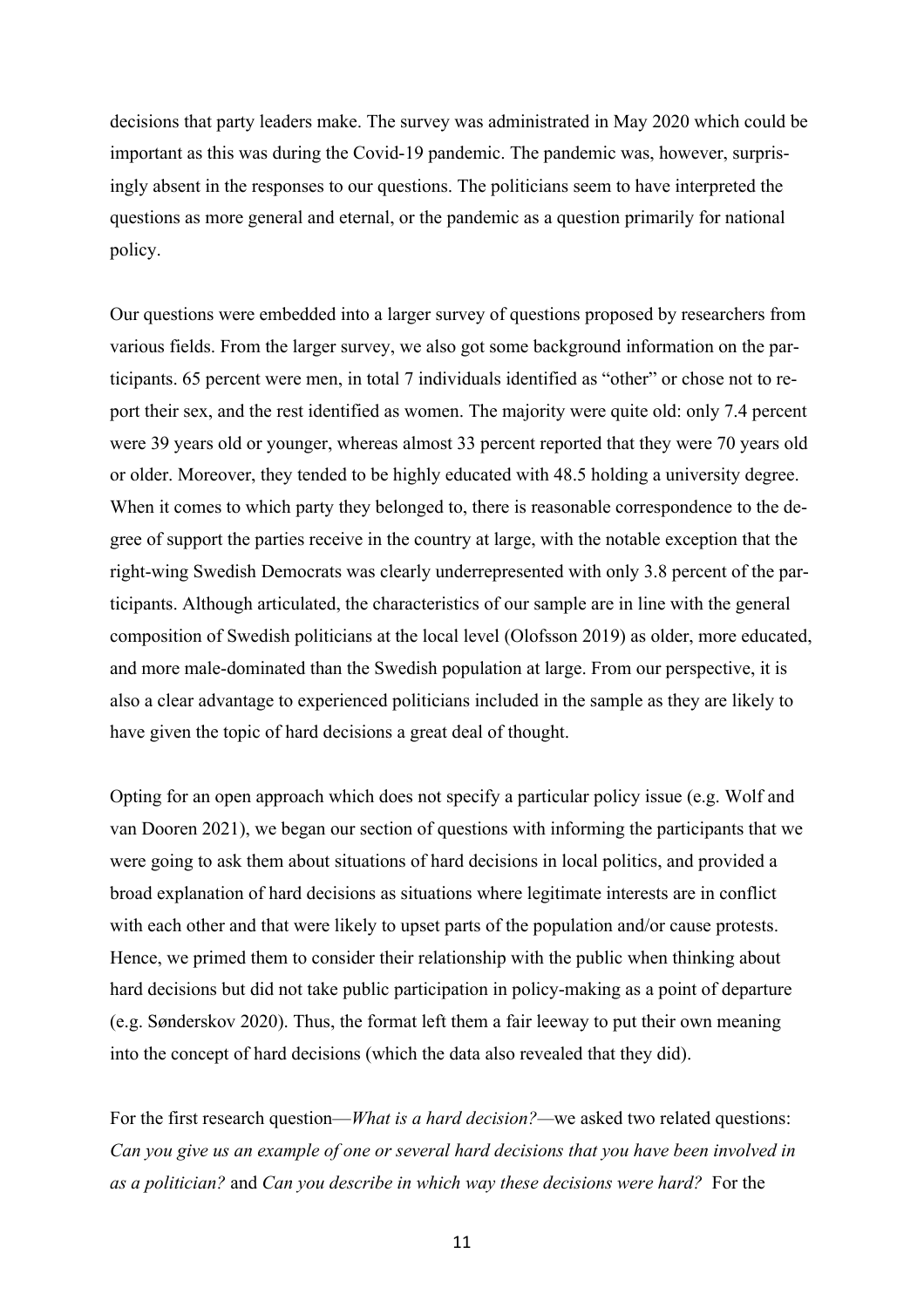second research question—*How should hard decisions be handled?* we asked a general question: *Imagine that your municipality or region would have to make a hard decision that is likely to upset parts of the population. How do you think that you, the politicians, should handle the process to gain as much acceptance as possible and increase the chances that the population would trust you as decision-makers?* Note that for logistical reasons, this question was only posed to half the sample (the other half got a related by differently framed question). Finally, we asked all participants a follow-up question on how their perceptions of how hard decision should be handled corresponded with practice: *How have you, the politicians, handled the situations of hard decisions that you have been involved in, in practice? Please provide examples!* 

All responses were provided as free-text answers where the participants could write as little or as much as they wanted to. The drawbacks of this approach compared to interviews are obvious: Responses tend to be short and there are no possibilities to ask follow-up questions or demand clarifications. The advantages are, however, several. It gives us the opportunity to map the perceptions and experiences of the representatives as expressed in their own words under the shelter of complete anonymity. Thereby, we are able to capture not only theoretically predefined dimensions but also more pragmatic, "incorrect," or unexpected attitudes, at the same time as we can get an indication of the frequency of different dimensions that data based on qualitative interviews would not allow for. Moreover, we were surprised by the richness of the data we got. Although a fair deal of the participants satisfied with a single word such "information" or "dialogue," we also got many detailed descriptions of several sentences, and up to 175 words. Only a handful of the participants complained about the free-text format as being too demanding or stated that they did not understand the questions.

#### **Analytical approach**

When analyzing the data, we employed a semi-qualitative perspective where we tried to make use of both the quantity and the richness of the data. Inspired by thematic analysis (e.g. Clarke et al. 2015) we started with a primarily bottom-up approach. This means that while being informed by theoretical concepts and such as public participation, as well as by six explorative interviews with local politicians, $<sup>1</sup>$  we based the analysis on what the participants actually</sup>

 $<sup>1</sup>$  Four women and two men representing parties from left to right and both in the position of majority and in the</sup> position of opposition were interviewed. The stated theme of the interviews was "how to handle hard decisions"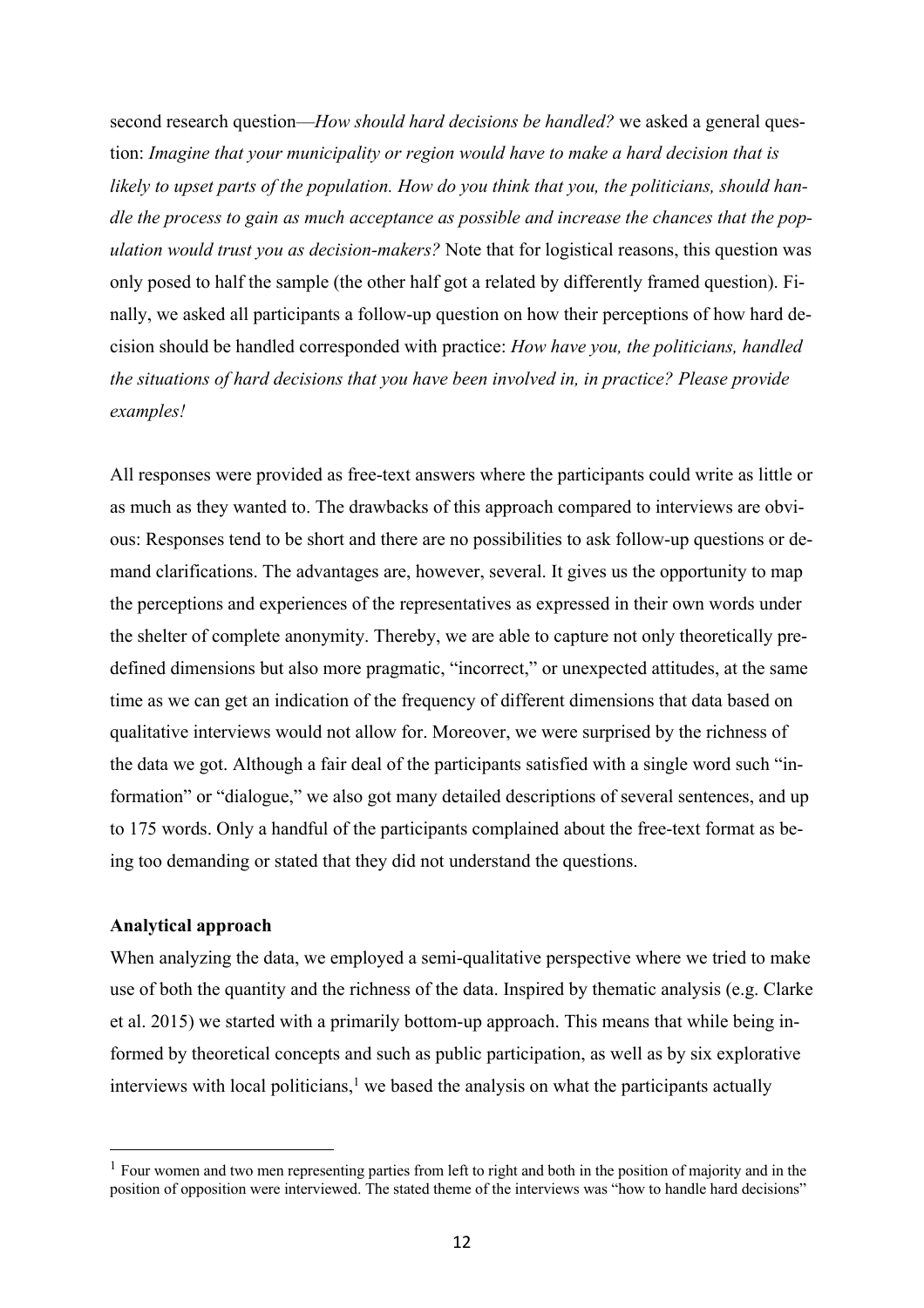wrote rather than placing their responses into predefined categories. Inspired by the internationally fairly established way of coding the "most important problem"-question (MIP), we decided to code the first two or three types of considerations that the Politicians mentioned. Since a clear majority of the respondents only mentioned one or two examples and very few wrote more than three, this approach proved to be useful.

In practice, this means that we read the first 100 answers to each question; identifying different aspects of meaning in the texts and creating preliminary broader themes. Since the data consisted of mainly of short texts and we had no possibility to ask for clarifications, we tried to stay as close to the stated meanings as possible. We then applied the themes to the data once again, with the result that new themes were included and others were collapsed. In this process, we strived to create a limited number of categories that could summarize the data in a meaningful way. Each response in the data was then coded with a specific number, to allow for descriptive quantitative analysis. To validate the coding procedure, we double-coded about 20 percent of the responses and discussed all remaining queries. Throughout this process, illustrative examples were collected and briefly commented in a separate document. All quotes were translated from Swedish by ourselves.

It should be noted that the way themes have been chosen and presented is not obvious. The presentation provides one interpretation out of several legitimate ways of showing the results. From this follows that the value of the exact percentages reported is limited. Rather, the reported frequencies should be seen as tendencies and indications of which considerations or activities that the politicians consider important and/or on top of their heads, which need to be interpreted in the light of illustrative quotes and examples to gain full meaning. Moreover, given our explorative approach, our focus in this paper is on mapping perceptions on hard decisions of politicians *as a group*, and not on exploring variations between different types of politicians based on, for example, gender or party affiliation. Although clearly vital for future research, these questions will be left out for now.

and they were conducted in an open and conversational manner. Each interview took 1 to 1.5 hours. They were not recorded but detailed notes were taken and transcribed.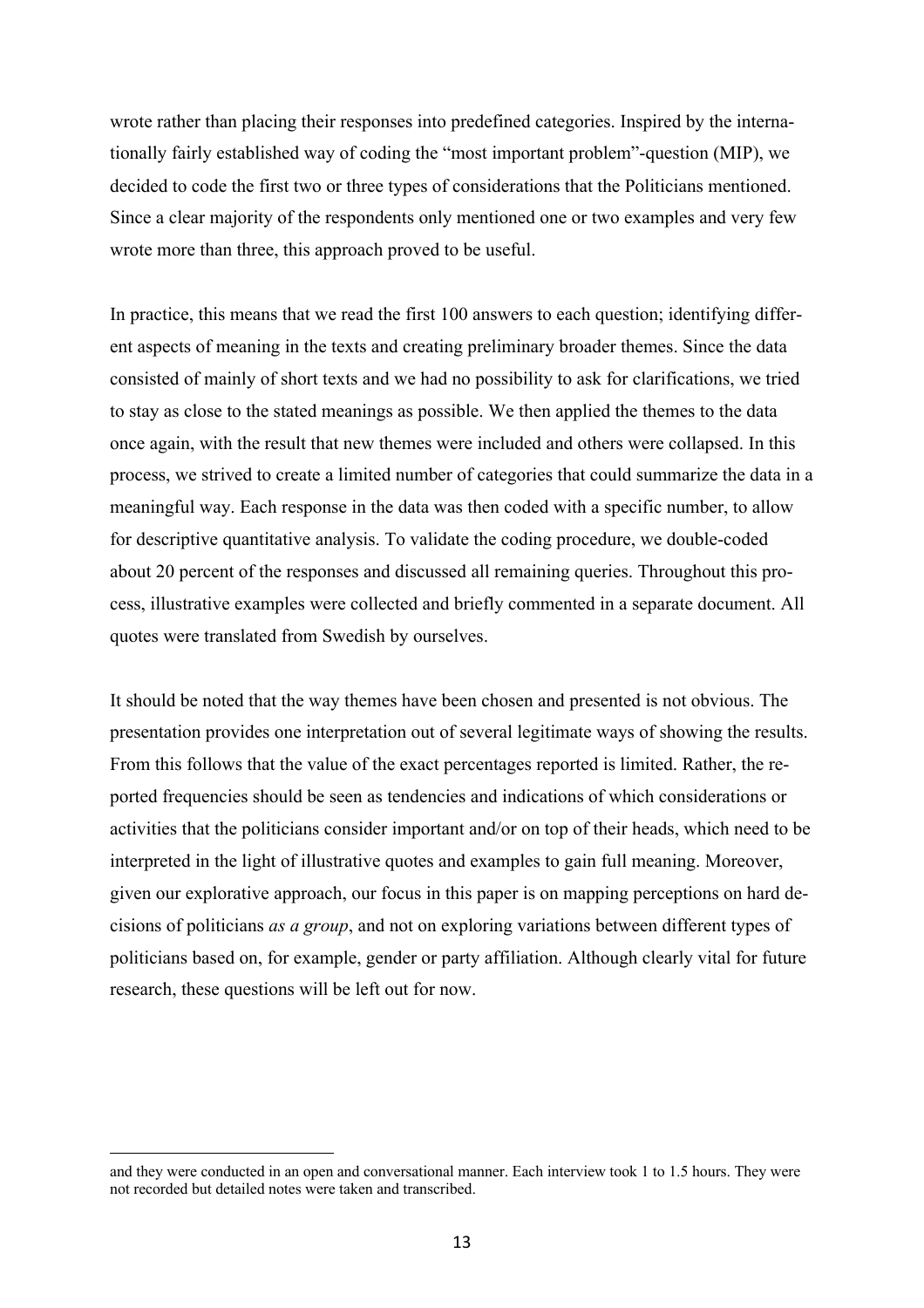### **What is a hard decision?**

Do local politicians recognize the situation of having to decide between colliding but legitimate interests of importance to citizens? It turns out that they do, and that they are willing to share their thoughts about it. When asked to provide examples of hard decisions from their own experience, only few politicians in our sample (9 percent) stated that they had none to offer. Among those who qualified the response beyond a straightforward "No", there are four types of reasoning. Some politicians have simply not (yet) made the experience. Others argue that hard decisions are rare in politics, sometimes adding a sarcastic twist to their response: "It is easier to increase spending" (#152). Still others have found a personal way to avoid the situation. The avoidance strategy may be expressed in confrontational terms like in "I'm not bargaining" (#20), or with irony: "[It is] the luxury of being in opposition" (#455). Finally, some politicians question the premise of the question as their ideological values do indeed apply to most situations: "Based on ideology and Marxism, left-wing politicians have a good basis for making good decisions" (#136).

However, attesting to the relevance of hard decisions in local politics, an overwhelming majority of politicians in our sample (91 percent) provided examples from their own experience. The following response captures sentiments that are shared by many local politicians: *Most political decisions have both pros and cons and have complex backgrounds where it is rarely only positive things that come out of the decision. For me as elected representative, it is frustrating that this is rarely reflected in news media* (#103). As we will see, seriousness, complexity, and concerns that outsiders fail to acknowledge how difficult the situation is are recurrent themes in politicians' perceptions of hard decisions.

To narrow in on the meaning of hard decisions, we coded substantial aspects of the examples provided by politicians. The categorization in Table 1 groups responses into six general categories that cut across specific policy areas, and that gives an idea of what type of action or consideration that is prominent in the response. Note that all tables show the percentage of the respondents mentioning a specific category as one of the first two or three. This means that the percentages do not add up to 100.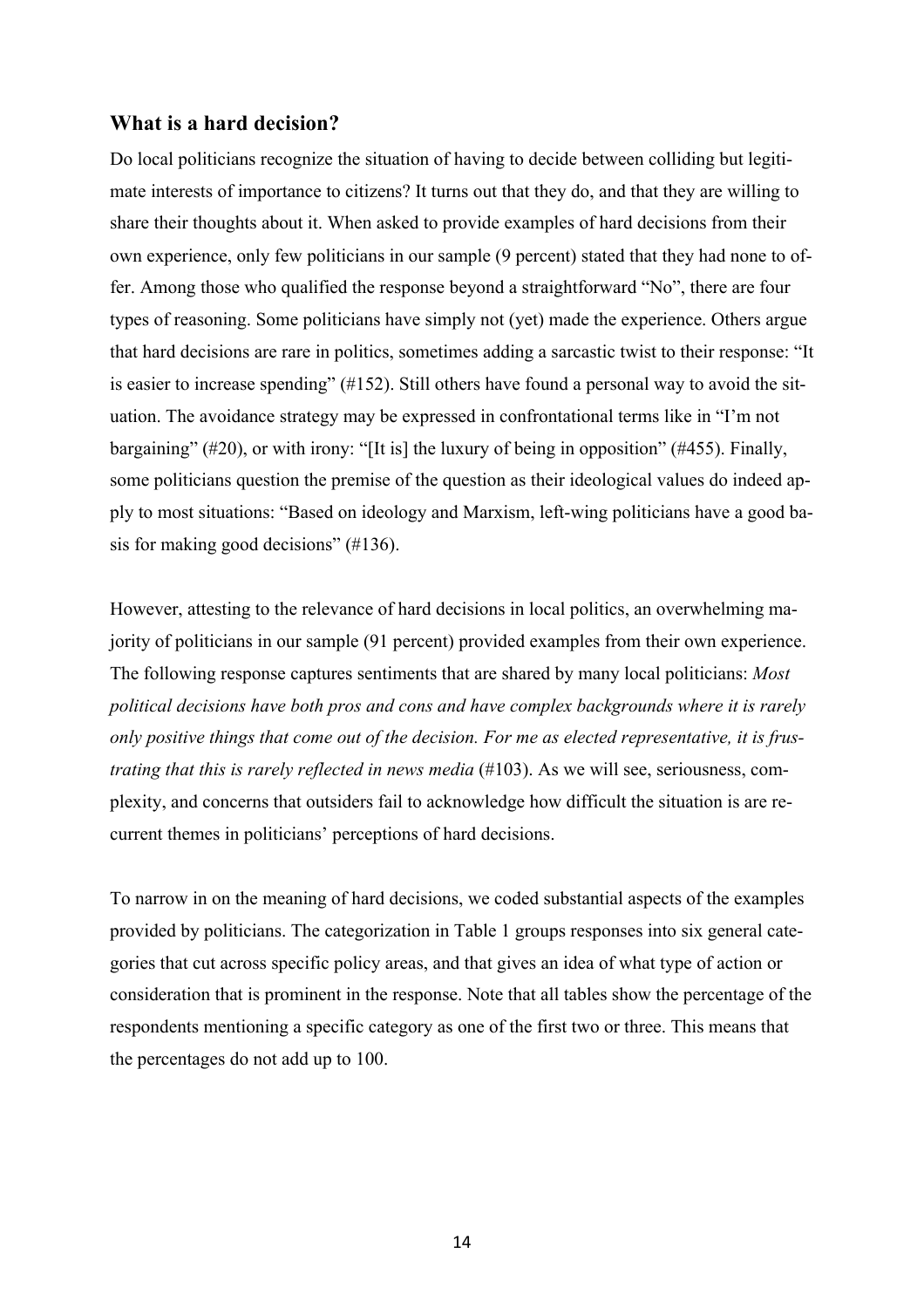| <b>Type of decision</b>     | % men- | <b>Examples</b>                                                |  |  |  |
|-----------------------------|--------|----------------------------------------------------------------|--|--|--|
|                             | tioned |                                                                |  |  |  |
| Do not acknowledge the      | 9      | No personal experience                                         |  |  |  |
| problem                     |        | Rare in politics, politician's shy them                        |  |  |  |
|                             |        | Ideology effective guideline                                   |  |  |  |
|                             |        | Opposition/do not participate in hard decisions                |  |  |  |
|                             |        |                                                                |  |  |  |
| Acknowledge the problem     |        |                                                                |  |  |  |
| Cuts in public welfare      | 57     | <b>Budget deficits/Saving plans</b>                            |  |  |  |
|                             |        | Removal/ limitation of specific service (e.g. school closures, |  |  |  |
|                             |        | withdrawn financial aid to cultural activities).               |  |  |  |
| Land use politics           | 20     | Wind power localization                                        |  |  |  |
|                             |        | Zooning schemes                                                |  |  |  |
|                             |        | <b>Building new houses</b>                                     |  |  |  |
|                             |        | Establishing housing for immigrants/asylum seekers             |  |  |  |
| Value conflicts/prioritiza- | 16     | Nature conservation vs need for housing                        |  |  |  |
| tions                       |        | High quality of services vs a vibrant countryside              |  |  |  |
|                             |        | Choosing form of operation of public services                  |  |  |  |
|                             |        | Introduction of surveillance cameras                           |  |  |  |
|                             |        | Issues related to individual's rights                          |  |  |  |
|                             |        | Fiddling with budget rules                                     |  |  |  |
| Reorganization of           | 9      | Reorganization of schools                                      |  |  |  |
| public service provision    |        | Reorganization of local health services                        |  |  |  |
| Taxation                    | 4      | Raising taxes                                                  |  |  |  |
|                             |        | Cutting taxes when recourses are scarce                        |  |  |  |
| Other                       | 12     | National level issues                                          |  |  |  |
|                             |        | Personal issues                                                |  |  |  |
|                             |        | Unspecified (lack of content)                                  |  |  |  |

**Table 1:** The substance of hard decisions – examples provided by local politicians

Note: Based on free-text responses. Non-responses and "do not know"-responses are excluded. The percentage shows the share of those responding to the question (n=872) who mentioned the type of decision as one of the first three.

Given this coding principle, one type of decision stands out as dominant: cuts in public welfare. More than every other local politician (57 percent) mentions cuts in the welfare systems. The response from politician (#123) illustrate the range of decisions that involve welfare cuts in Swedish local politics: *Closures of care units, closures of schools, merging of units where the local population prefers to have "own" units in exchange for achieving higher quality in fewer but well-equipped businesses*. Decisions to cut back on public welfare stands out as even more important considering that the category "Reorganization of public service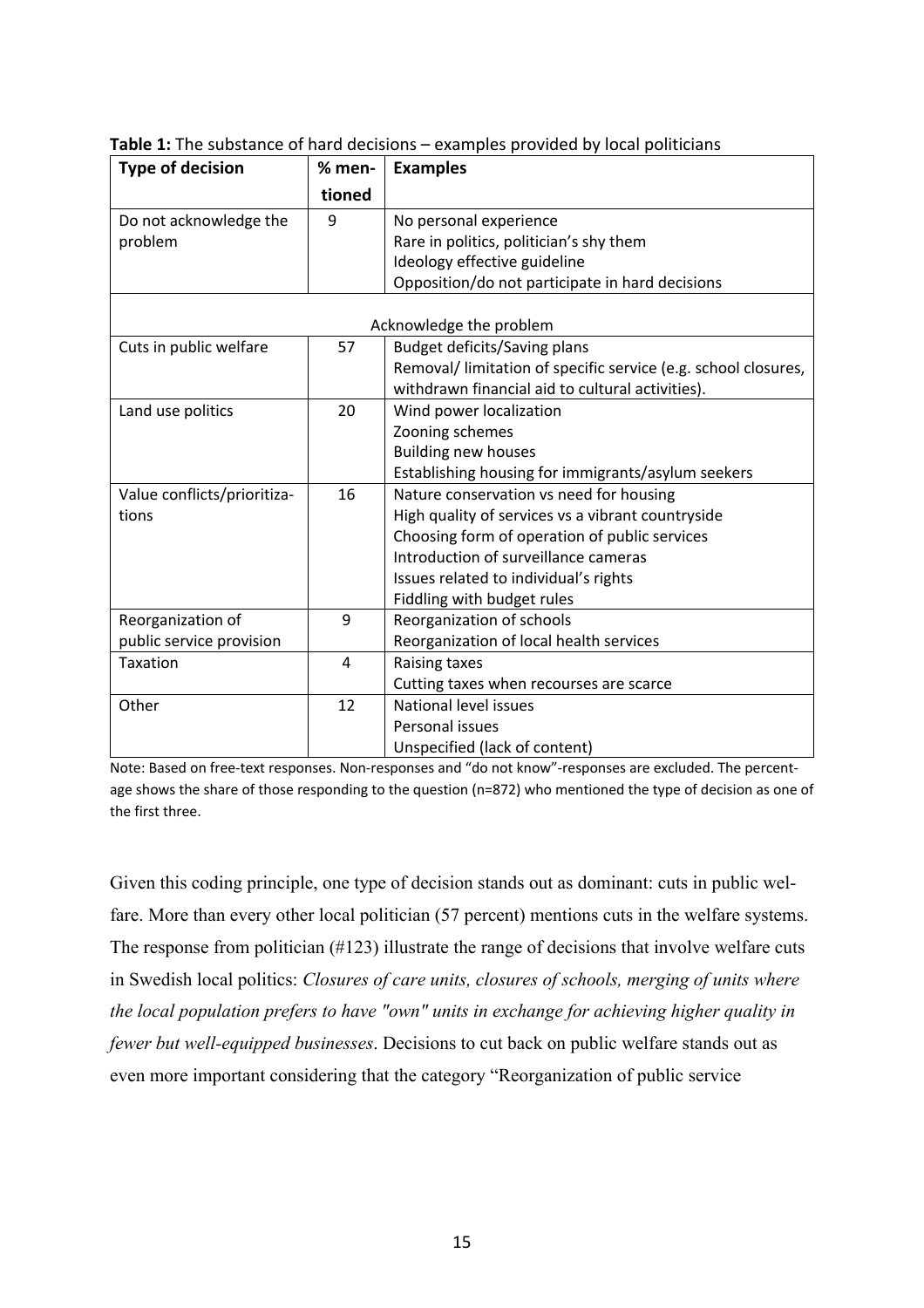provision", which was mentioned by 9 percent of politicians, often imply downsizing of welfare services.<sup>2</sup>

The politicians' responses also provide insight into why they find it necessary to decide on welfare cuts. As could be expected, it is a mixture of budgetary constraints and a need to pool resources at fewer units to maintain the quality of service and comply with legal requirements. School closures is the dominant specific decision (mentioned by 25 percent of respondents), which is in good agreement with research on local conflicts in the Nordic context (Autti and Hyry-Beihammer 2014; Larsson Taghizadeh 2016; Uba 2015; Strandberg and Berg 2019).

Besides welfare state retrenchments, two more types of decision are frequently mentioned by politicians. First, decisions related to land uses, such as localization of windfarm parks and changed zooning schemes that allows for new constructions and new activities in a given geographical area (mentioned by 20 percent of politicians). Second, the broad category of decisions that the politicians describe as value conflicts and prioritizations between desirable values, such as high quality of services against protection of a vibrant countryside. Illustrating the broad area of responsibility for Swedish local politicians, this category also includes decisions relating to individual's rights, such as enforcing child protective custody against the will of the parents. Interestingly, and perhaps typical for a Scandinavian welfare state in which citizens are generally supportive of high taxes in return for large welfare commitments, only few politicians in our sample (4 percent) mention tax hikes and other changes of tax rates. 3

The follow-up question of what makes a decision difficult sheds further light on politicians' concerns. Table 2 displays our coding of politicians' responses when probed to explicate their concerns.

<sup>&</sup>lt;sup>2</sup> "Reorganization of public service provision" is coded as a separate category when the decision is described in those terms. Decisions that fall under this category are usually justified in terms of streamlining operations rather than with the need to keep public spending under control.

<sup>&</sup>lt;sup>3</sup> The remaining category "Other" has a broad content, such as these unspecified responses: "Of course we politicians need to be brave" (#150), and "The Västernorrland region is a catastrophe" (#41). [The administrative unit *Västernorrland* has a conflict-filled history of healthcare re-organization.]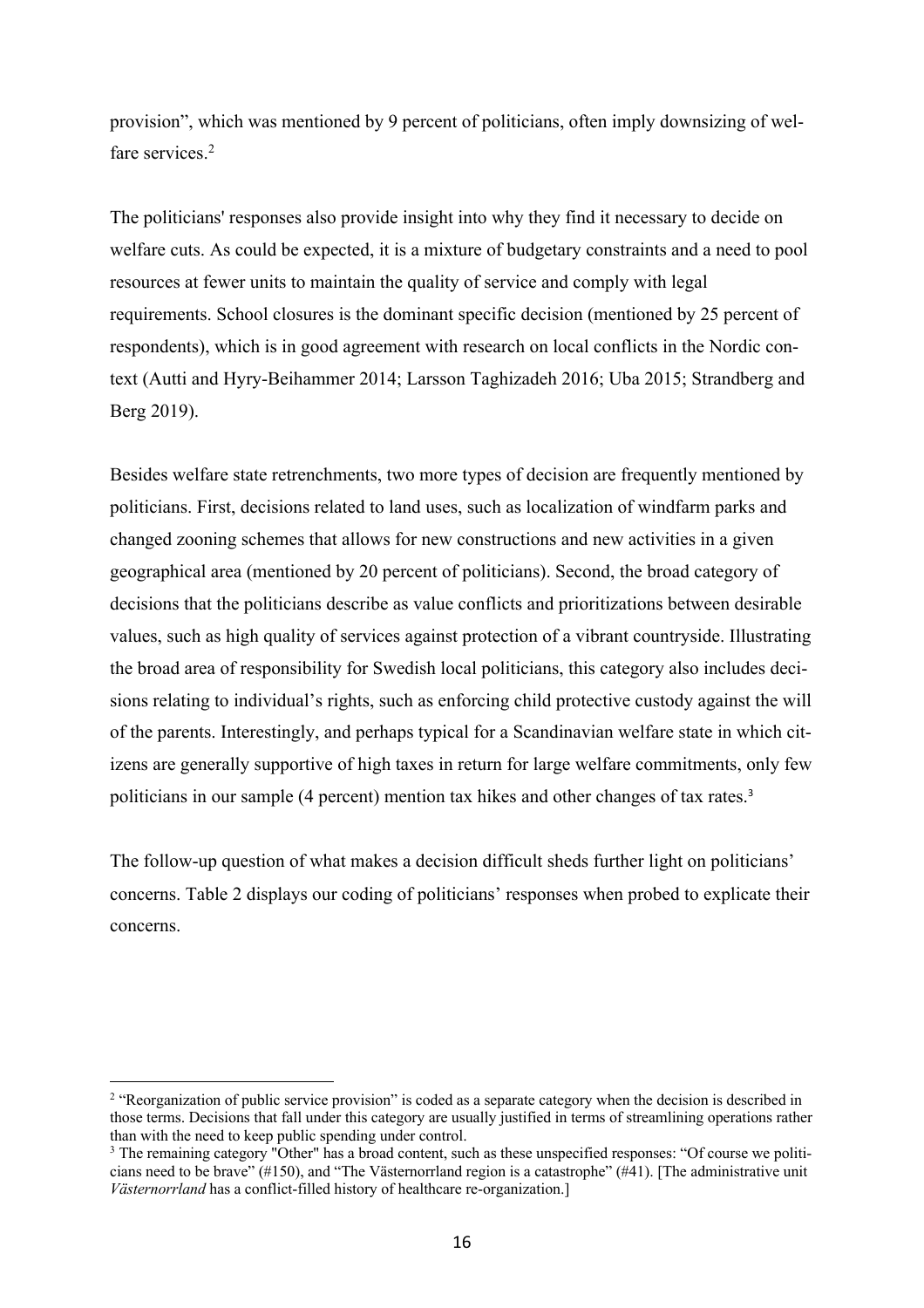| <b>Reasons</b>                | % men- | <b>Examples</b>                                      |
|-------------------------------|--------|------------------------------------------------------|
|                               | tioned |                                                      |
| No real problem               | 5      | Basing all decisions on ideology makes them easy to  |
|                               |        | handle                                               |
|                               |        | Opposing decisions that one does not like makes them |
|                               |        | easy to handle                                       |
| Conflicts with citizens       | 32     | Direct citizen confrontations                        |
|                               |        | Social media protests                                |
|                               |        | <b>Personal threats</b>                              |
| Negative consequences upon    | 31     | Impairments for vulnerable groups                    |
| affected individuals          |        | Disappointing citizens                               |
|                               |        | Bad working conditions for public service personnel  |
| Ideological concerns/emotion- | 29     | Violating deeply held value principles               |
| ally costly                   |        | General feeling of having to do something that feels |
|                               |        | wrong                                                |
| Conflicts within the group of | 10     | Conflicts between parties                            |
| politicians                   |        | Conflicts within one's own party/coalition           |
| Procedural concerns           | 8      | Uncertainty about outcomes/lack of reliable infor-   |
|                               |        | mation                                               |
|                               |        | Lack of transparency/Exclusionary process            |
|                               |        | <b>Braking promises</b>                              |
|                               |        | <b>Stalemated process</b>                            |
|                               |        | Unjust/unclear regulation                            |
| Other                         | 2      | Personal circumstances                               |

**Table 2:** What makes a decision hard to make?

Note: Based on free-text responses. Non-responses and "do not know"-responses are excluded. The percentage shows the share of those responding to the question (n=812) who mentioned a specific consideration as one of the first two.

Concentrating on those who actually see a need to engage in hard decisions, three reasons dominate. The first is that it generates conflicts with the citizens concerned (mentioned by 32 percent of politicians). The problem for politicians may be that protests are judged to stand in the way of meaningful communication: *You meet people who are so emotionally engaged that it is not possible to have meaningful conversations* (#398). However, in some cases the level of conflict escalates to involve personal threats: *I was chairman of the child and youth committee. The hatred and threats were completely insane* (#108). Moreover, protests can be particularly unnerving in small localities where everyone knows everyone: *The decision itself was not difficult, but that a small group of people protested loudly, and some of these individuals were my friends. The price I had to pay was that we no longer socialize privately* (#426). Overall, the risk of conflicts with more or less organized interests is clearly important to local politicians, both in terms of missed opportunities for and personal safety.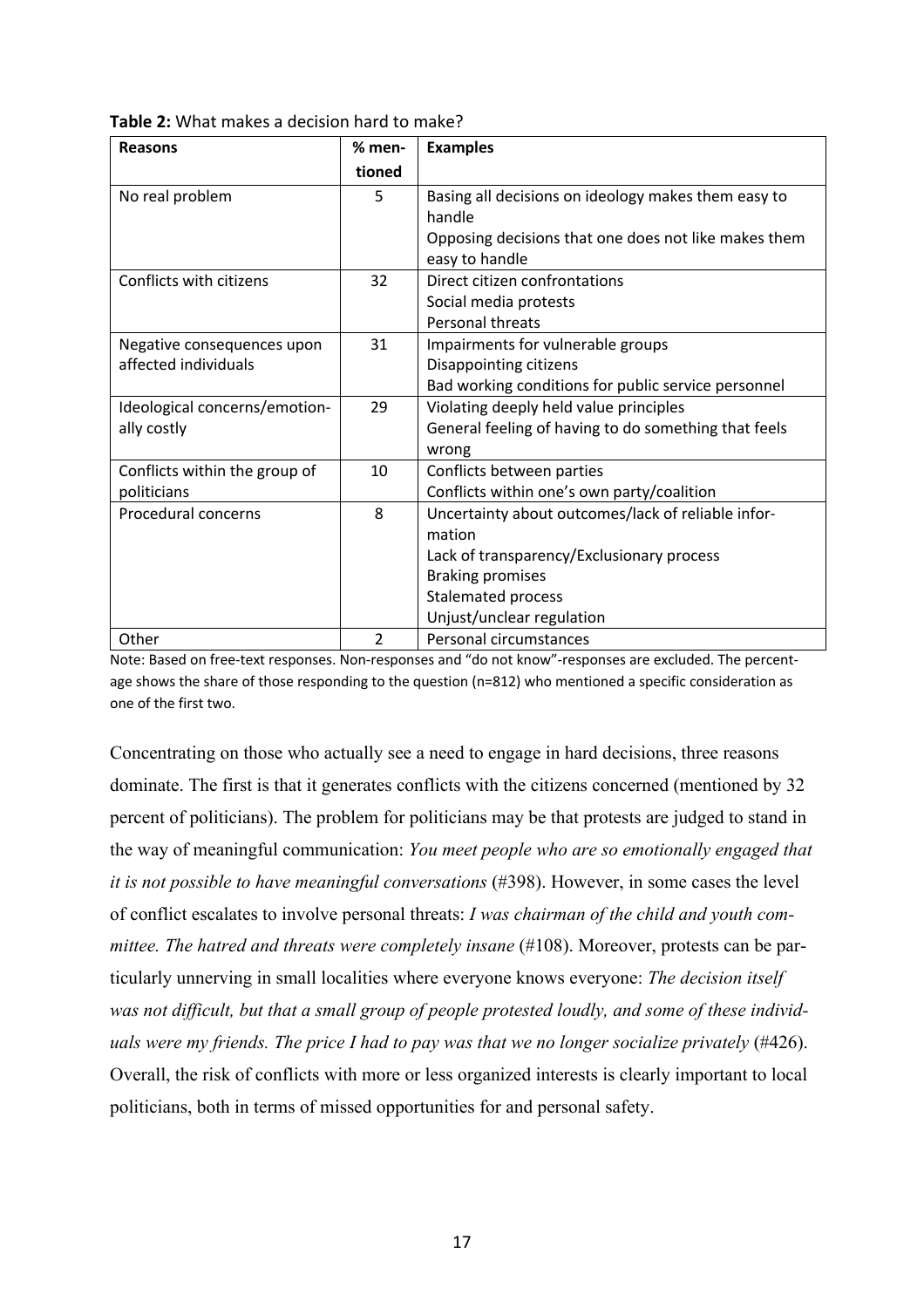The other two reasons for why decisions are hard to make are compassion for the persons who are adversely affected (31 percent), and the stress that follows from compromising with ones' personal ideological values (29 percent). Compassion with the affected can be expressed like this with respect to vulnerable groups: *My fear is that the decisions we will have to make will hit hard on the people I care about the most. The people who already have a tough financial situation, who are exposed to violence, who live with an addiction or who in other ways have a tough situation* (#455). Corresponding expressions of emotional stress – cognitive dissonance – can read as follows: *As a politician, you are often faced with a choice between asserting your opinion and maintaining your ideological credibility,* (#799). There is also a fair degree of overlap between compassion and internal emotional stress as the former often leads to the other.

Other and less frequently mentioned reasons relate to internal conflicts among political decision-makers (10 percent) and to limitations of decision-making procedures (8 percent). The former type of reason refers both to internal conflicts within their own party and to conflicts with representatives of other parties. Procedural reasons may be about being bound by rigid regulations, having to break election promises, and having to make decisions under uncertainty. The agony of being unsure of the decision can be expressed like this: *Which expert is right? Was there no way to predict and avoid this?* (#85). Given the research on the difficulties associated with decisions under risk, it is perhaps surprising that such considerations are not more prominent among local politicians in our sample.<sup>4</sup>

Summing up, difficult decisions for local politicians are largely about the discomfort that results from taking away from people what they value, whether it is welfare services or the use of land in their community. Moreover, even though external conflicts with citizens and political peers are part of the problem, it is still internal, psychological, conflicts within the politicians themselves that weigh heaviest when they reflect on what makes decisions difficult to make. The politicians in our sample talk about the difficulties of resolving inconveniences to citizens, of compromising their values, and of dealing with weaknesses in decision-making procedures. The observed reasoning partly deviates from the expected theoretical perspectives we derived from the literature. For example, there is very little in politicians' perceptions of

<sup>&</sup>lt;sup>4</sup> The personal reasons assigned to the remaining category "other" (2 percent) may read as follows: "All free time is spent trying to find solutions. It affects my ability to rest and relax" (#49).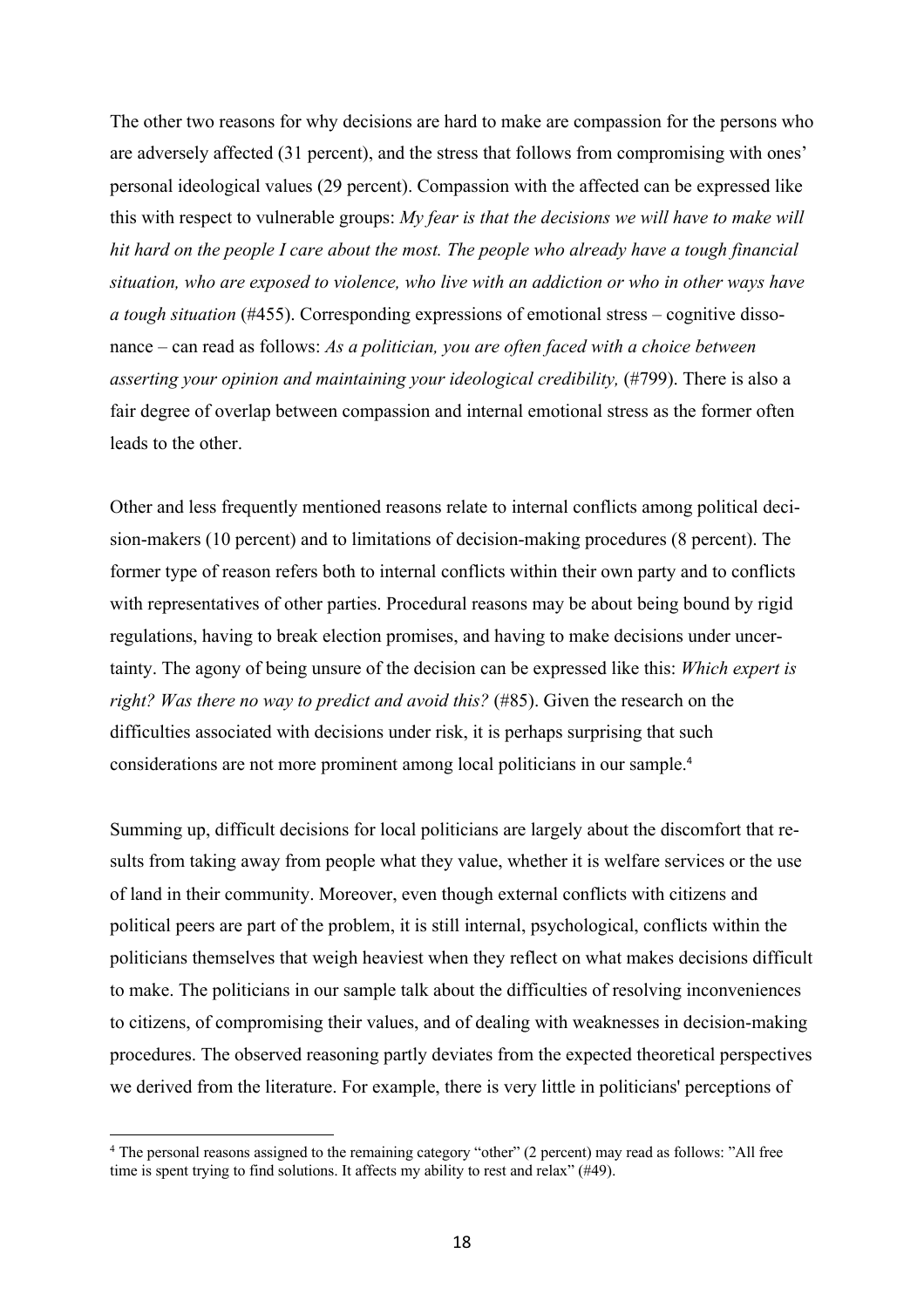hard decisions that relate to goal-seeking rational actors who takes great account of the electoral consequences of their actions (see for example Mayhew 1974). Rather, efforts to make sense of politicians' perceptions of hard decisions might gain more from psychological theories like loss aversion (Novemsky and Kahneman 2005) or cognitive dissonance (Harmon-Jones 2019).

## **How should hard decisions be handled?**

What perspectives emerges when we shift attention to the question how hard decisions should be handled? As previously discussed, a small group of politicians in our sample do not recognize that hard decisions have to be made at all. This position is also reflected in reflections on handling of the problem. For example, Politician (#238) asked: *What could it be that would force the municipality make a decision that would upset the municipal members? If that would happen, information, openness and participation would apply.* Relatedly, some feel that there is no real need to try to handle hard decisions; either because there is no way to do it without upsetting people, because really hard decisions can be avoided or relaxed by compromises, or, cynically, because time will make the problem go away. In the words of Politician (#569): *Those feeling that they are on the losing side are much more emotionally engaged than those one who wins. It is completely stupid to go out on the village and discuss against lousy arguments. Better keep quiet. After 1 month, the "disaster" has become everyday routine.*

For a clear majority, however, the question of how to handle hard decisions trigger reflections. <sup>5</sup> As shown in table 3, the most important characteristic of a process that will generate public legitimacy is, according to politicians, *information* – commonly articulated also in terms of communication or transparency. <sup>6</sup> Many of the politicians show great confidence in the public's capacity to process and react to information in a rational and non-self-interested way, and to act as good losers as long as the politicians act in a decent way. As for example Politician (#1031) argues: *Easy. Say exactly as it is. People probably do not agree, but generally they respect you if they feel that you are someone who really stands up for their* 

<sup>5</sup> Recall that only half of the sample was asked this question. The other half was asked a differently framed question that is used for other purposes.

<sup>6</sup> Transparency is often associated with participation but does not necessarily imply involvement or two-way communication. We have coded transparency as information if there are no specific references to participation or two-way communication in the text.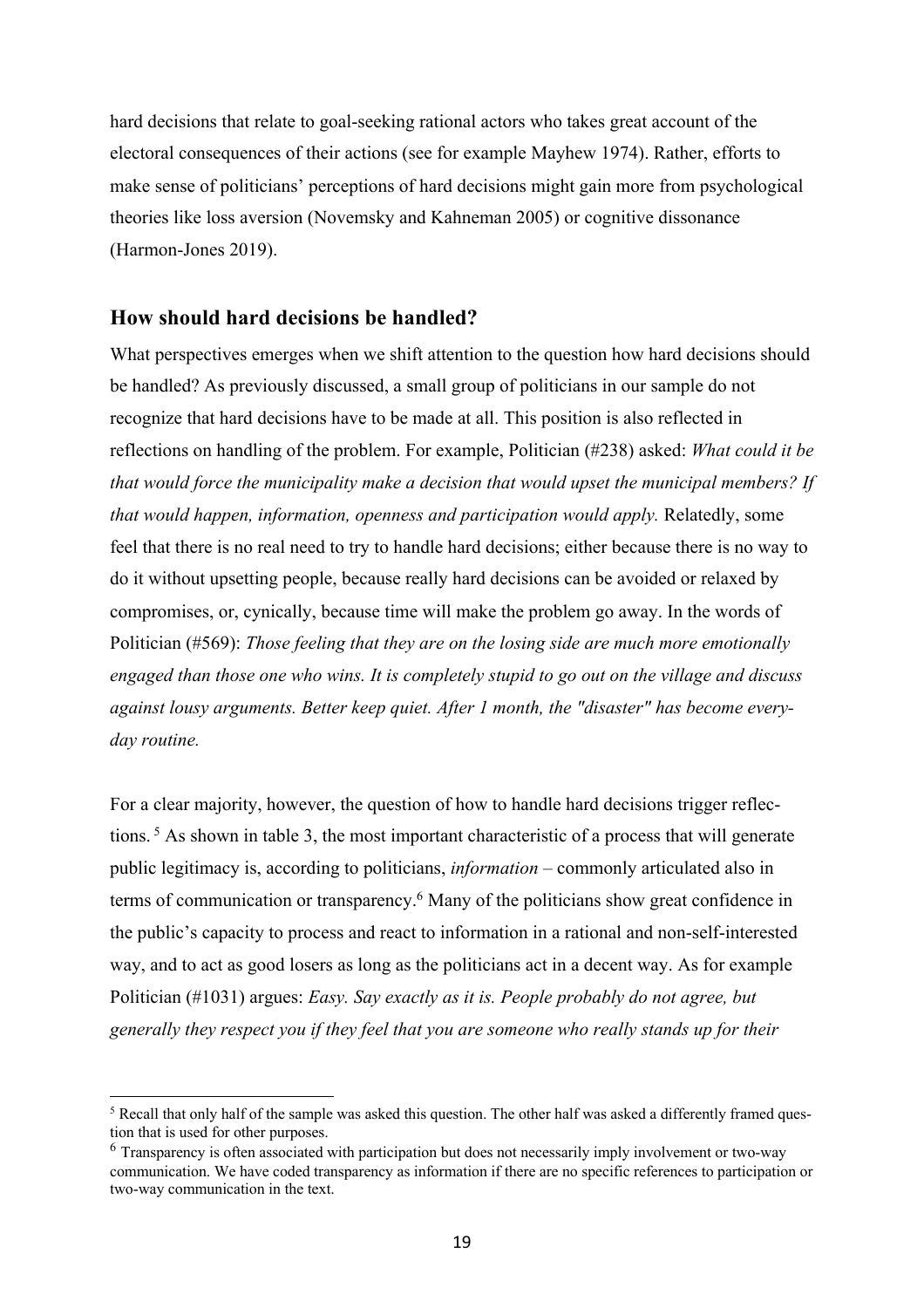*opinion.* Similarly, Politician (#37) notes: *Information about the different alternatives that the policy has to choose from and even more information about why that choice was made.* 

| <b>Ways of handling</b> | %         | <b>Examples</b>                                    |  |  |
|-------------------------|-----------|----------------------------------------------------|--|--|
|                         | mentioned |                                                    |  |  |
| No need for concern     | 1         | Possible to avoid                                  |  |  |
|                         |           | Things will calm down                              |  |  |
| "Mission impossible"    | 4         | Self-interest is too dominating                    |  |  |
|                         |           | Trust is already too low                           |  |  |
|                         |           |                                                    |  |  |
| Propose solutions       |           |                                                    |  |  |
| Explain/inform          | 69        | Motivating/justifying in media                     |  |  |
|                         |           | Transparency of documents                          |  |  |
| Involve citizens in     | 49        | Meet/listen/talk to citizens                       |  |  |
| decision-making         |           | Citizen dialogue                                   |  |  |
|                         |           | Referendum                                         |  |  |
| Unity/firmness          | 17        | Building agreement within the group of politicians |  |  |
|                         |           | Joint plan for communication                       |  |  |
|                         |           | Show that there has to be an end to the process    |  |  |
|                         |           | Honor the "silent majority"                        |  |  |
| High quality decision/  | 11        | Letting things take time                           |  |  |
| being right             |           | Consulting with experts                            |  |  |
| Other                   | 3         | Personal circumstances                             |  |  |

**Table 3:** How should hard decisions be handled?

Note: Based on free-text responses. Non-responses and "do not know"-responses are excluded. The percentage shows the share of those responding to the question (n=442) who mentioned a specific way of handling decisions as one of the first three.

The importance that politicians ascribe to of information could be interpreted as a fairly classic perception of the representative role where politicians are elected to make also hard decisions but are bound by a duty to explain them to the represented (Pitkin 1967). As we can learn from the table, however, a large proportion of politicians in our sample have a rather participatory view on how hard decisions should be handled; albeit within in boundaries of representative democracy. The broad category of *involvement*—in which we include all forms of activities where representatives interact with citizens in a two-way form of communication, from listening to concerns and responding to questions to organizing public dialogues over a long period of time—is mentioned by almost half of the politicians, and is frequently mentioned in tandem with information.<sup>7</sup> This supports the notion that the last decade has implied a shift in focus from *whether* the public should be involved to *how* and *how much* it should be involved (e.g. Nabatchi and Amsler 2014).

<sup>7</sup> This category is admittedly inclusive. We have, for example, coded a meeting with citizens as involvement although in theory, a meeting could imply one-way communication where information is simply delivered.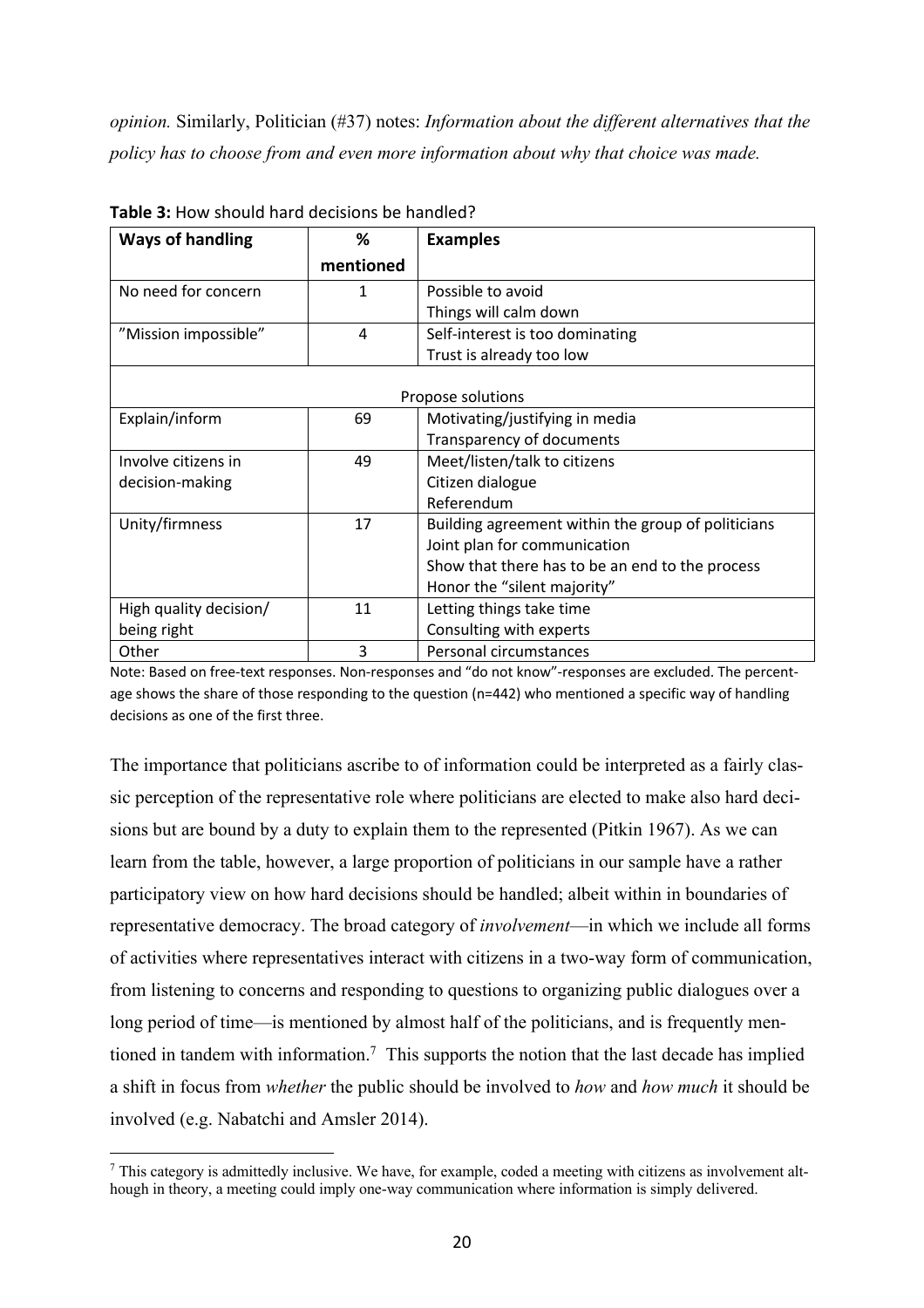Generally, politicians express high expectations on citizen involvement as a way of generating legitimacy for hard decisions. A typical example is Politician (#471) who wrote: *Communicate with the citizens, and create more participation, democracy. Then we have a greater chance of finding out why and how. Participation creates safety and understanding. Meet face to face.* Others have a more pragmatic position: *A dialogue with those who are upset and adapt the proposals as far as possible without distorting the very idea of the decision. You must also realize that you will never be able to make everyone happy* (Politician #225). Importantly, however, referendum does not seems to be perceived as a solution to hard decisions by the politicians: only a handful of individuals mentioned it at all, and of those, not all were positive. Politician (#864), for example, states that: *Referendum is definitely not a solution!* This statement reflects a previously documented experience where local politicians have felt the need to go against the results of publicly initiated referendums (Wänström 2015).

Although communication and citizen involvement stand out in the data, there is also a substantial group of representatives who believe that the political process should be kept a primarily internal matter for the elected representatives—in consultation with experts and/or public officials. Some of those seem to think that citizen involvement has no real place in the democratic model. As Politician (#836) wrote<sup>8</sup>: *Busloads with citizens coming to the council meetings, applauding speakers who in their ears say the right things. Then democracy is unduly affected. We have elections every four years. You go against the will of the people who always want to keep everything, while politicians must have finances in balance and follow legal requirements such as school laws, work environment laws, etc.* Others, like Politician (#455), rather stress the importance of political deliberation among the representatives, and the coming to agreement on a wise decision: *I believe that the key to the process is information and political agreement. I see the importance of us now joining forces and agreeing on tough decisions together. I really believe that unity and taking responsibility for the tough decisions together can create a greater understanding among the population as a whole.* In this vein, some also mention the importance of sticking to the decision once it has been taken. In the words of Politician (#81): *To show courage and integrity by standing up for the decision and the motives for it.* In this view, it is most important to make the "right decision" and then show firmness and take responsibility for it.

<sup>&</sup>lt;sup>8</sup> This quote was in fact a response to the question of what makes a decision hard.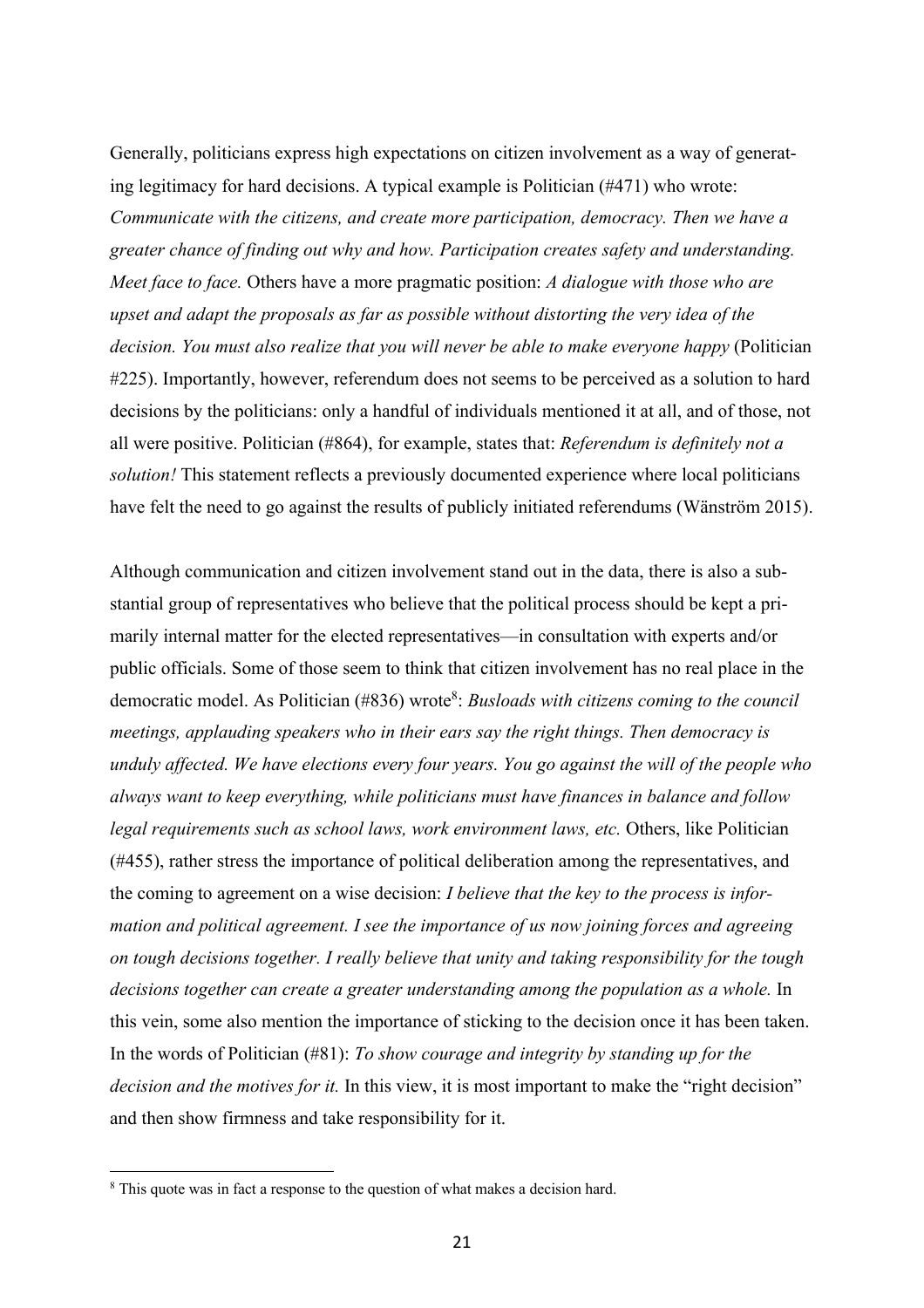Moreover, some politicians have experiences from ambitious work with citizen involvement that has proved to less worth-while than they hoped. For example, Politician (#310) wrote: *Like tearing plasters on hairy legs. Clear, fast, but still with openness and "facts on the table" and without hesitation or changing the decision halfway. As a municipality, we have participated in a project for "difficult issues" together with SKL9 and my experience after regular meetings and discussions between different interest groups for several years is that afterwards we were even more firm in our different views and were further from a solution to the school issue - which it was about.* Several politicians also state the importance of "listening – but not too much" (*lagom* in Swedish), as protesting groups might not be representative of the population at large. In this context the idea of a reasonable but silent majority seem to be fairly spread. In the words of Politician (#300): *My experience is that we politicians often miss talking to the silent majority (who often understand the state of the world and realize that sometimes difficult decisions need to be made), but instead spend all our time on the screaming minority.*

In relation to bad experiences of public involvement, we also see signs of discrepancies between the respondents' ideology and practice. As a follow-up question, we asked: *How have you, the politicians, handled the situations of hard decisions that you have involved in in practice*?<sup>10</sup> Of those responding to the question, the majority, 55 percent, stated that they at least tried to follow their own ideal on how to handle the process; regardless whether their ideal was to involve citizens, engage in extensive communication, or stick to the decision. A common answer was: *see previous answer.* Others, like Politician (#709), stated that they were content with the way they handled their tasks: *Generally speaking in a good way. Most of us do our job well.* Some, like Politician (#48), express a pragmatic attitude to the perceived discrepancies between normative concerns of democratic decision-making and realworld events: *Openness, but it will not work anyway, so basically it is just to go for it, if the decisions are good things will calm down eventually and opponents will run out of air.*  However, 21 percent or respondents stated explicitly that they (or politicians in general) did not live up to the ideal they had expressed earlier. For example, Politician (#27) answered the

<sup>9</sup> SKL (nowadays SKR) stands for "Swedish Association of Local Authorities and Regions."

 $10$  For the responses to this question, we used a simple coding based on whether the respondent perceived that the politicians at least tried to handle the decisions in the way he/she had described on the previous question or not. Many responses, 24 percent, were, however, coded as "other" since they did not really answered the question but rather described instances of hard decisions, described, again, how it should be handled, or presented his/her own opinions of an issue. 30 % did not respond to the question at all.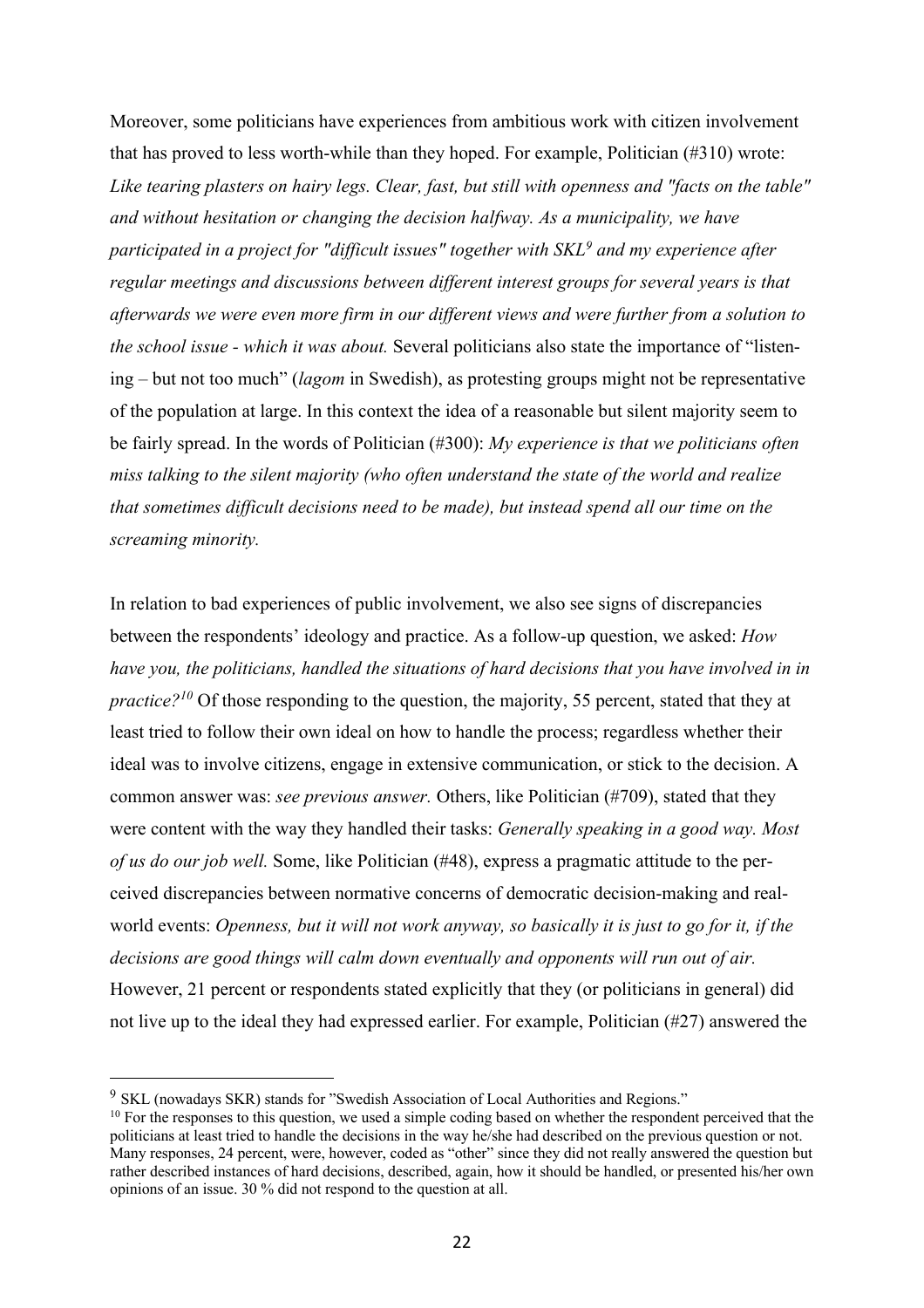question on how hard decisions should be handled by stating: *To inform as much as possible to gain trust and not try to cover up anything but speak about negative as well as positive things.* When later on being asked how decisions are handled in practice, s/he wrote: *The description on the previous question is something that never happens in reality.* This points to the value of not only asking for perceptions or opinions on how the political duty should be carried out under ideal circumstances, but to also ask for real-world experiences.

Some politicians express clear self-criticism. For example, Politician (#488) stated: *Following the models I described, but unfortunately with poor media skills, and perhaps with over- or sometimes underestimation of the citizens' knowledge of the issue.* A recurrent theme is, however, that politicians express frustration that their perceived ambitious job is not really rewarded by the citizens. In the words of Politician (#491)*: No matter how much information, meetings and communication we convey, we are blamed and the opposition takes advantage of the dissatisfaction, even if they have no alternative but are only in opposition.* Similarly, Politician (#265)—who had previously stressed the importance of broad information, transparent reporting of all documentation and clear justifications with references to both pros and cons of the decision as a way to gain public trust—wrote: *I work as I have described it in my previous answer. The problem with the agitation of the citizens is that they are often guided by false information flourishing on social media. To read the municipality's documents about the issue, where the correct information can be found, does not seem to be interesting.* These statements seem to reflect an understanding of politics in which politicians and citizens serve different roles, but are "in it together." If the politicians do their part and provide correct information on the situation, the citizens should be able to critically reflect upon both alternative sources of information, and on perceived populistic statements by the opposition. Politicians should, in this view, at least be given the benefit of the doubt that they are trying to make the best out of the situation. This relationship with the public seems, however, to be an ideal that is out of reach for many local politicians.

Summing up, how to handle hard decisions is a complicated concern for politicians where clashes between ideology and practice are common. There are certainly politicians who prefer to make decisions in comparatively closed settings, but the general picture is that politicians have a rather inclusive ideal of how local politics should be performed. They are prepared to make hard decisions, but they want—and expect—citizens to be prepared to do *their* work, i.e. provide input, evaluate available information in a critical manner, and, perhaps most of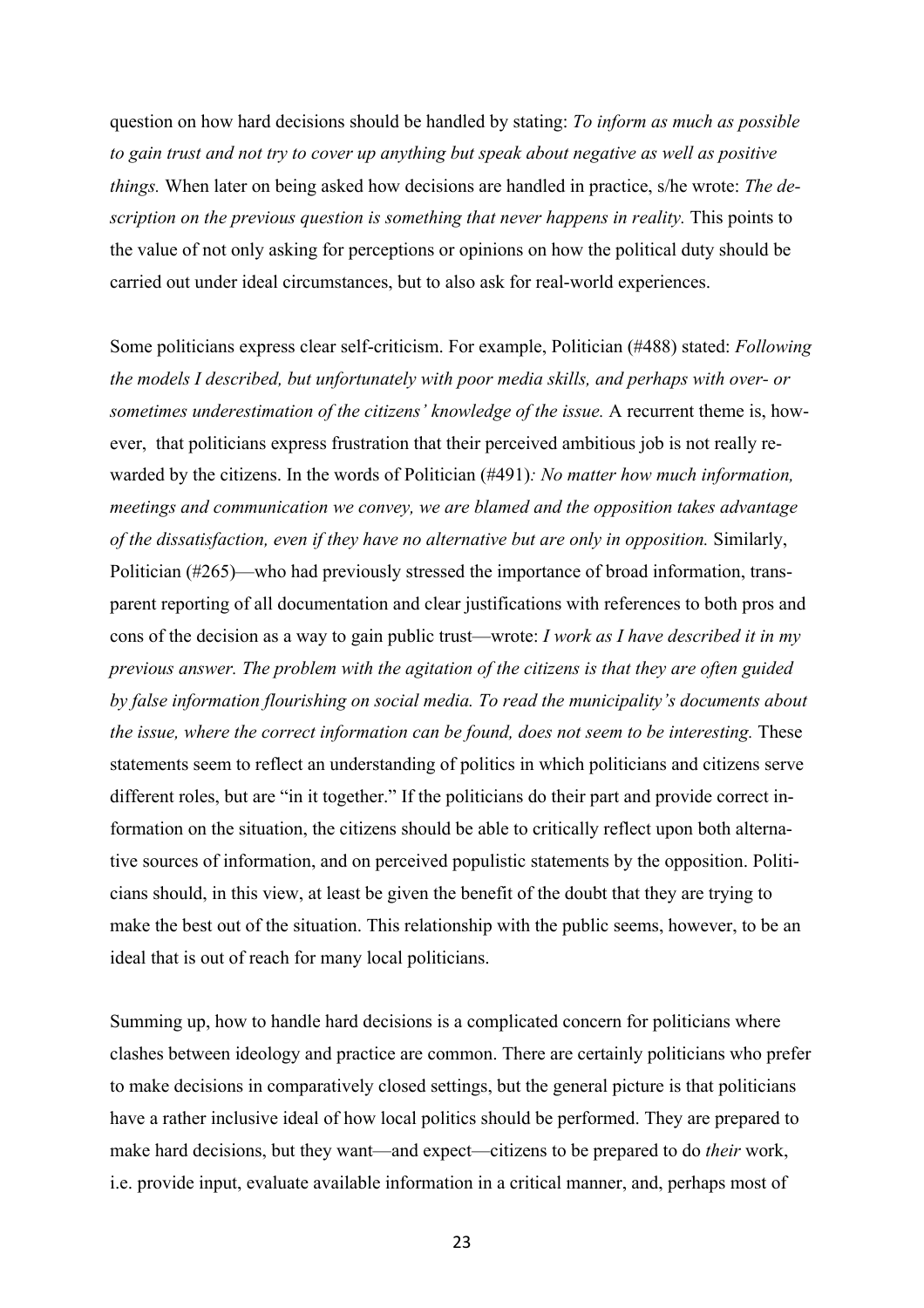all, be prepared to tolerate decisions that affects them negatively if provided with good arguments. In this regard, the actual reality is, however, often a disappointment for the politicians, who end up feeling misunderstood or innocently accused of not acting in the interest of the community.

#### **Discussion and Conclusions**

This study shows that hard decisions are actual concerns that largely shape the everyday reality of local politicians. Understood as decisions that involve choices between interests that are legitimate in principle, local politicians struggle with hard decisions in relation to other political actors and groups of citizens, as well as in relation to their own ideologies and emotions.

Asking politicians for their beliefs and experiences of hard decisions, we generally do not see that much of purely strategic reasoning, vote-hunting, or unprincipled bargaining; all characteristics associated with popular ideas of politicians as manipulative and power-hungry actors. By and large, the local politicians in our sample present their role more as problem-solvers under conditions of resource constraints than as goal-maximizers. In their day-to-day work, they rarely deal with ideological visions or grand ideas about how their community can thrive. Rather, they are dealing with issues of how to make the most of a limited budget and, not least, with down-cutting or reorganization of welfare services; often with consequences for their immediate neighborhood and people they care about and potentially know as individuals. As Politician (#468) described it: *In my gloomiest moments, it feels like we are doing damage minimization instead of building something good.* Similarly, while many politicians express an ideal of politics in which they value citizen engagement and involvement—which is in line with last decades' scholarly and practice-based interest in finding new forms of revitalizing representative democracy—they confront an actual reality in which immediate actions are called for, in which the prospects of honoring the expectations of a demanding citizenry are limited, and in which citizens are not always interested in taking part in decision-making that is not of their immediate concern.

This has consequences for how politicians feel about their role. While we should remind ourselves from start that a large share of the politicians express a fairly optimistic view on their role as representatives and their possibilities to gain public acceptance for their decisions, we also see a considerable group of representatives who appear to be disappointed, resigned, and even sad about the prospects of accomplishing positive effects for the society by means of their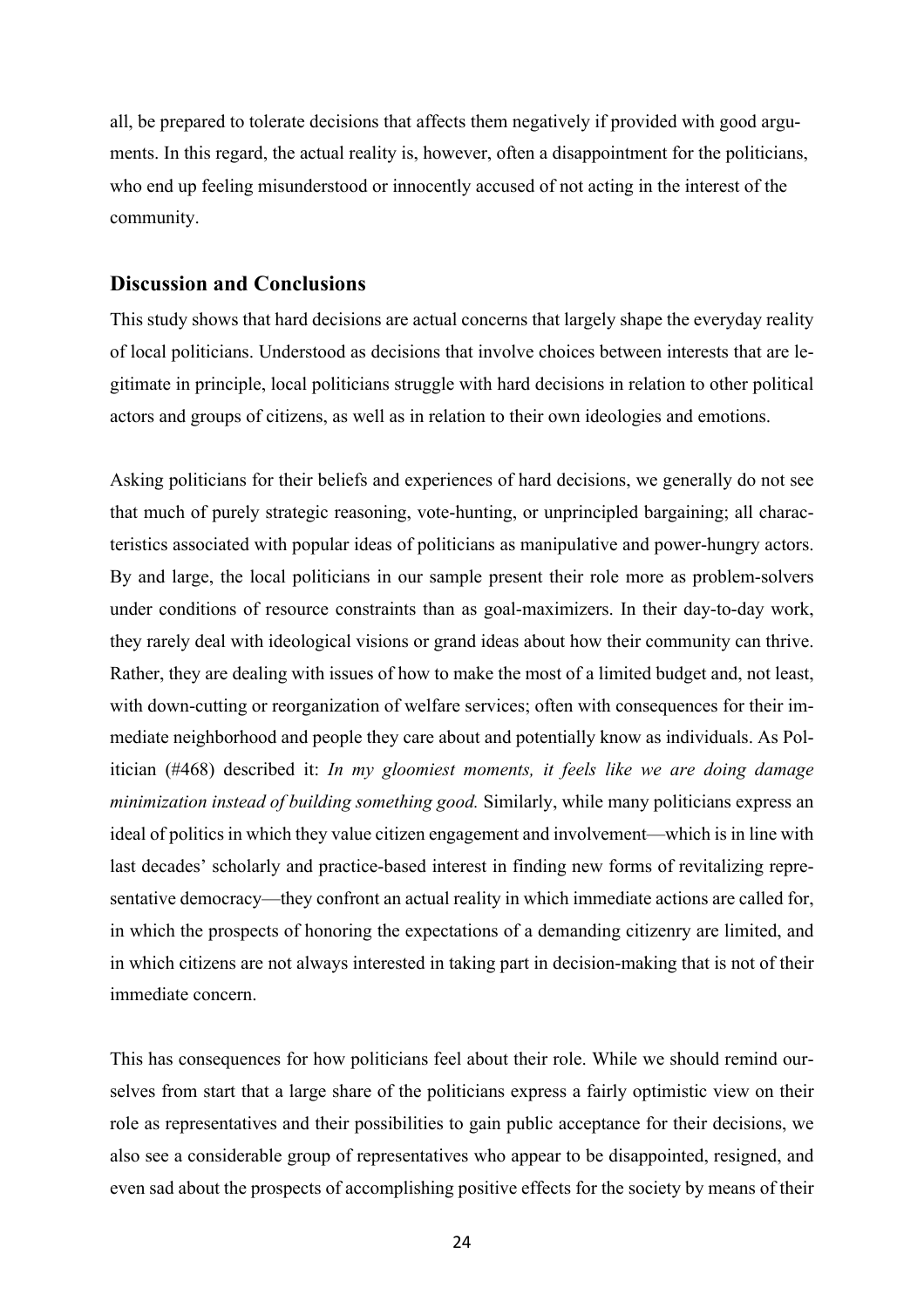political position. With some exceptions, the politicians generally acknowledge the need to make hard decisions and show willingness to take responsibility for them. What the data reveal, however, is an underlying frustration shared by many politicians that they try to do their best to be open, inclusive, and responsive, but that these efforts are not recognized. Many politicians seem to long for a citizenry that will work together with them. That will be engaged in finding creative solutions, but that also will understand the politicians' difficult position and appreciate the hard work they are doing. And, not least, that will commit to the democratic model even when the effects are against their stated interests.

The study thereby illustrates the problem with putting too much faith in the force of high quality procedures. As our data reveal, also representatives that are highly committed to public involvement, in line with both national and international recommendations, and *want* it to be the solution to public disappointment or resentment, report that it does not always work as intended when people care a lot about the outcome. To state the obvious, it is certainly not as simple as that "good, "democratically minded politicians who care for their citizens are proponents of increased public involvement in political decision-making, and "evil," self-interested politicians who are primarily keen on keeping their political power, are against. Rather, the decisionmaking context and the type of issues at hand as well as ideological concerns seem to play important roles in the decision-makers' considerations on when or how to involve the public. There are those rejecting public involvement on the basis of care for the society as a whole, as well as those rejecting it for elitist or even corrupt reasons. Similarly, there are those welcoming greater participation based on genuine trust in the positive force of public engagement, as well as those welcoming it for purely populistic reasons.

One reason for why increased involvement of the public in decision-making may not be a clear cut recipe for handling hard decisions or restoring the representative model in local politics could be the types of topics that are discussed. Although forums for interaction with the public can cover "topics ranging from constitutional and electoral reform, to controversial science and technology, and myriad social issues (e.g. health, justice, planning, sectarianism)" (Escobar and Elstub (2017:1), examples in the literature typically focus on issues where something could be gained (i.e. decisions on how to organize the public space in a city), or on highly normative but also potentially more abstract issues (e.g. abortion, electoral reform). Administrating cuts in welfare—the typical example of hard decisions provided by local politicians in our sample—is rarely the topic; at least not in examples presented as successful.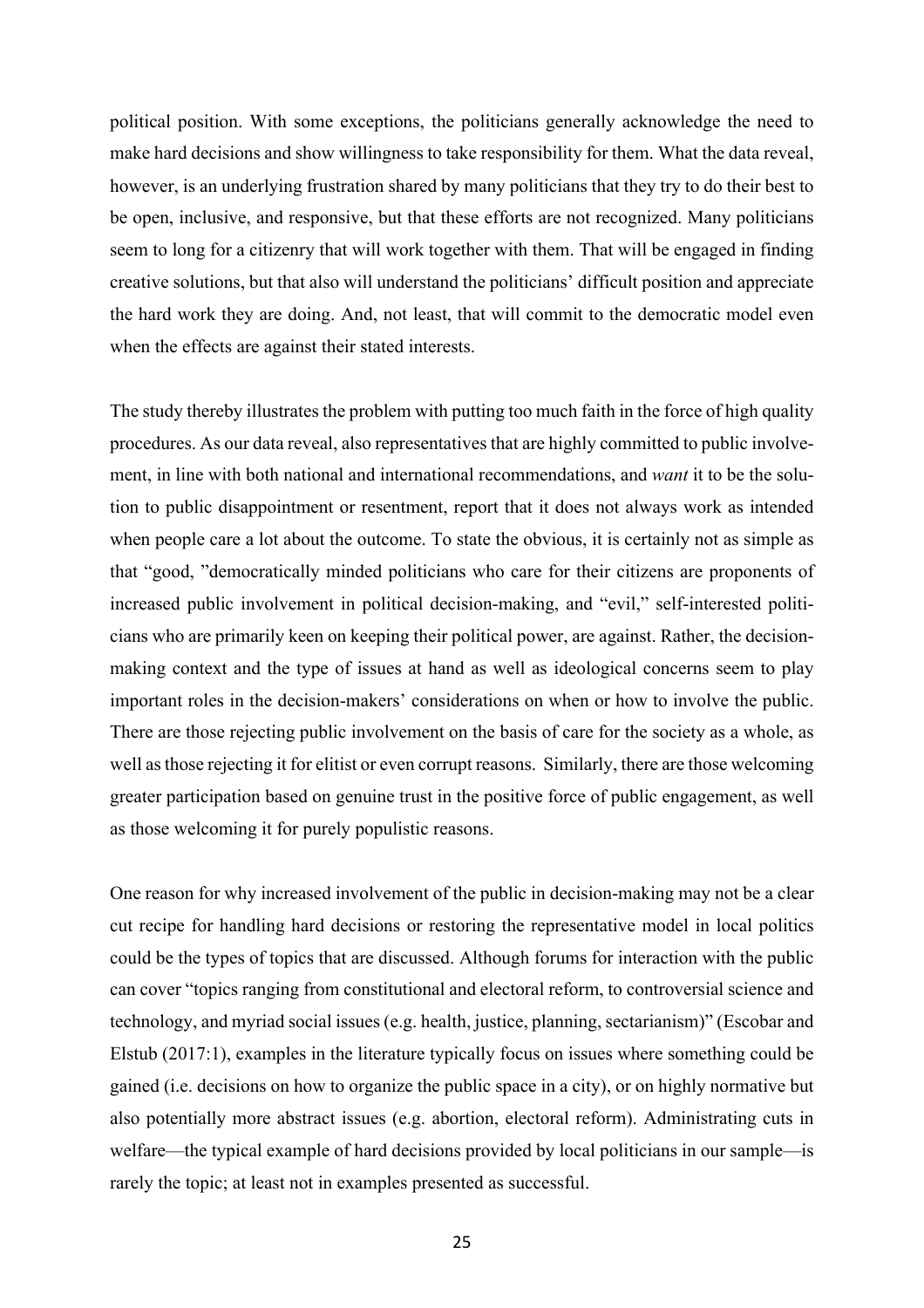It is true that there have been initiatives to involve the public also in policy areas of extremely tough decisions. A well-known example is the Oregon meetings on rationing in health care in the early 1990:s, where members of the public as well as health care professionals were to deliberate on how to set health care priorities on scarce resources in publicly funded health care. For example Shapiro (2003, p. 28) argues, however, that the Oregon process was in fact a "notable failure" for the ideal that the public could participate in making hard choices, as the result was, in the end, not priority-setting or rationing. Rather, increased media attention resulted in more resources being allocated and the budget increased. This result can of course be interpreted as a sign that the deliberative process revealed basic injustices that had to be corrected (e.g. Gutmann and Thompson 1996, p. 143-144), but for local politicians striving to fit the budget together while not deviating too much from one's ideology as well as from one's responsibility to care for "the whole," that is no great consolation.

The bottom-line is, therefore, that a mile of walking in the shoes of these local politicians has provided us with a fair share of scenic views, but also some painful sores to take care of. As abstaining from making hard decisions is not a possible solution, the hope for a local democracy capable of handling the future challenges of the welfare state—including climate change, refugee crises, pandemics, and an aging population—lies in increased understanding and respect between citizens and representatives. Far from a magic wand, education and mutual interactions are most likely the tools at hand. In the process of designing future arrangements for democratic decision-making, it is our hope that the incorporation of a more nuanced perspective on the elite—which in local politics often consists of ordinary people with common jobs doing political work in their own spare time—can contribute to a more respectful climate and, in the end, fruitful problem-solving.

As previously noted, our research design has significant weaknesses. While we argue for the importance of letting the politicians describe their beliefs and experiences in their own words, it is clear that the politicians have interpreted the questions in different ways and have provided responses of very diverse length, level of detail, and level of reflection. Therefore, the actual frequencies of different considerations and experiences are not as precise as they would have been with a more traditional form of survey with closed alternatives. At the same time, the short text format and lack of possibilities for asking follow-up questions makes any in-depth interpretation of the considerations and beliefs impossible. Therefore, we cannot provide a more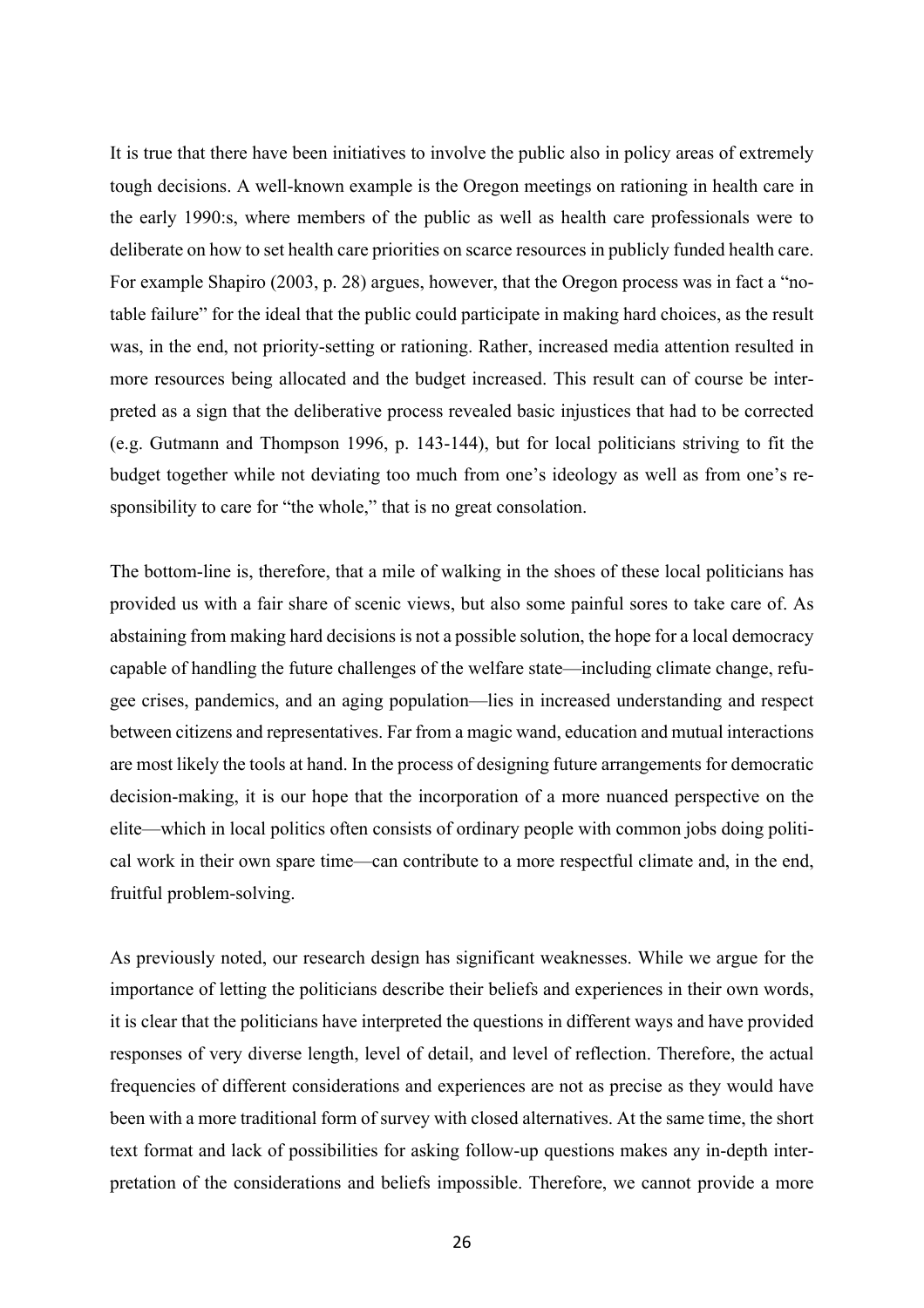fine-grained and sophisticated thematic analysis. Moreover, we have explored perceptions of hard decisions at local and regional level decision-making. As local politicians are not elite in the same sense as politicians at national level, this means that the experiences we have presented are likely to differ from those of politicians at national or transnational level. Finally, we have conducted our study in Sweden; a country known for both a consensual type of democracy, and for highly independent local governments with extensive responsibilities for the welfare of their citizens.

Therefore, the results of this study should be seen as largely explorative and illustrative. It calls for more in-depth studies on how decision-makers reason and act in practice and over time when confronting hard decisions, as well as for studies on the context of hard decisions; including hard decisions at national or international level, as well as local level in other countries. Finally, future studies should dig into variations between decision-makers by for example exploring how differences in gender, belonging to steering majority or opposition, or representing a small or large municipality affects politicians' beliefs about hard decisions.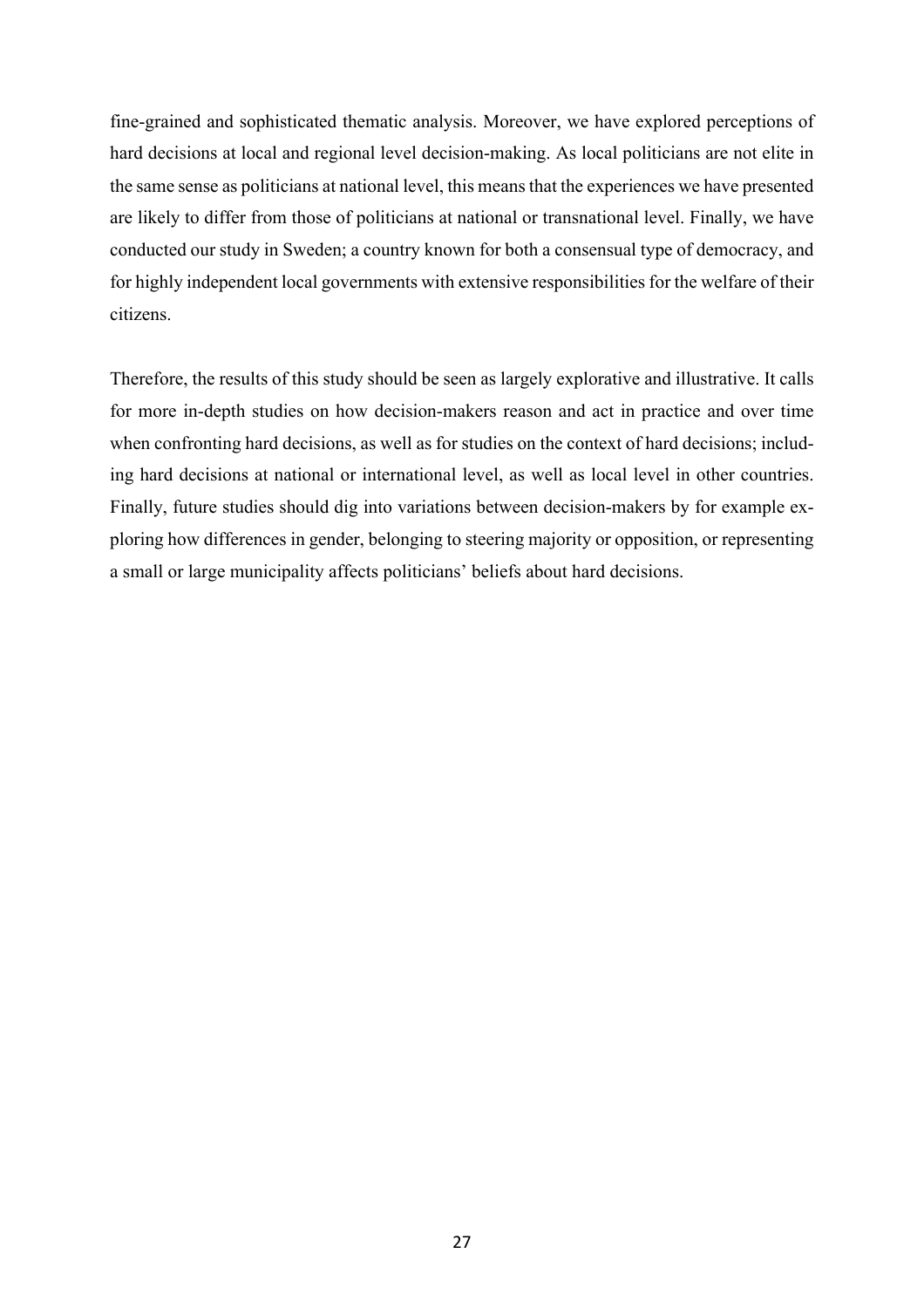#### **References**

Adenskog, M. 2018. *Democratic innovations in political systems: towards a systemic approach*. Doctoral dissertation. Örebro: Örebro university.

Alomar, M. 2021. Conditions and outcomes of policy learning during deliberations among policy elites: an analysis of the municipal councils and councilors in the Brussels-Capital Region. Paper presented at the ECPR general conference 2021.

Alonso, S., Keane, J., and Merkel, W. 2011. Editors' Introduction: Rethinking the future of representative democracy. In: Alonso, S., Keane, J., and Merkel, W., (eds.) *The future of representative democracy*. Cambridge: Cambridge University Press.

Autti, O., and Hyry-Beihammer, E. K. 2014. School Closures in Rural Finnish Communities. *Journal of Research in Rural Education*, 29(1): 1-17.

Beauvais, E., & Warren, M. E. 2019. What can deliberative mini-publics contribute to democratic systems?. *European Journal of Political Research*, 58(3): 893-914.

Bergh, A., Fink, G., and Öhrvall, R. 2017. More Politicians, more corruption: evidence form Swedish municipalities. Public Choice, 172: 483-500.

Broms, R., Dahlström, C., and Fazekas, M. 2019. Political Competition and Public Procurement Outcomes. *Comparative Political Studies*, 52(9): 1259-1292.

Castiglione, D, and Pollak, J. 2019. Introduction. In: Castiglione, D, and Pollak, J. (eds.), *Creating Political Presence: the new politics of democratic representation*. Chicago: University of Chicago Press.

Chambers, S. 2004. Behind closed doors: Publicity, secrecy, and the quality of deliberation. *Journal of Political Philosophy*, *12*(4): 389-410.

Christensen, H. S. 2020. How citizens evaluate participatory processes: A conjoint analysis. *European Political Science Review*, 12(2): 239–53.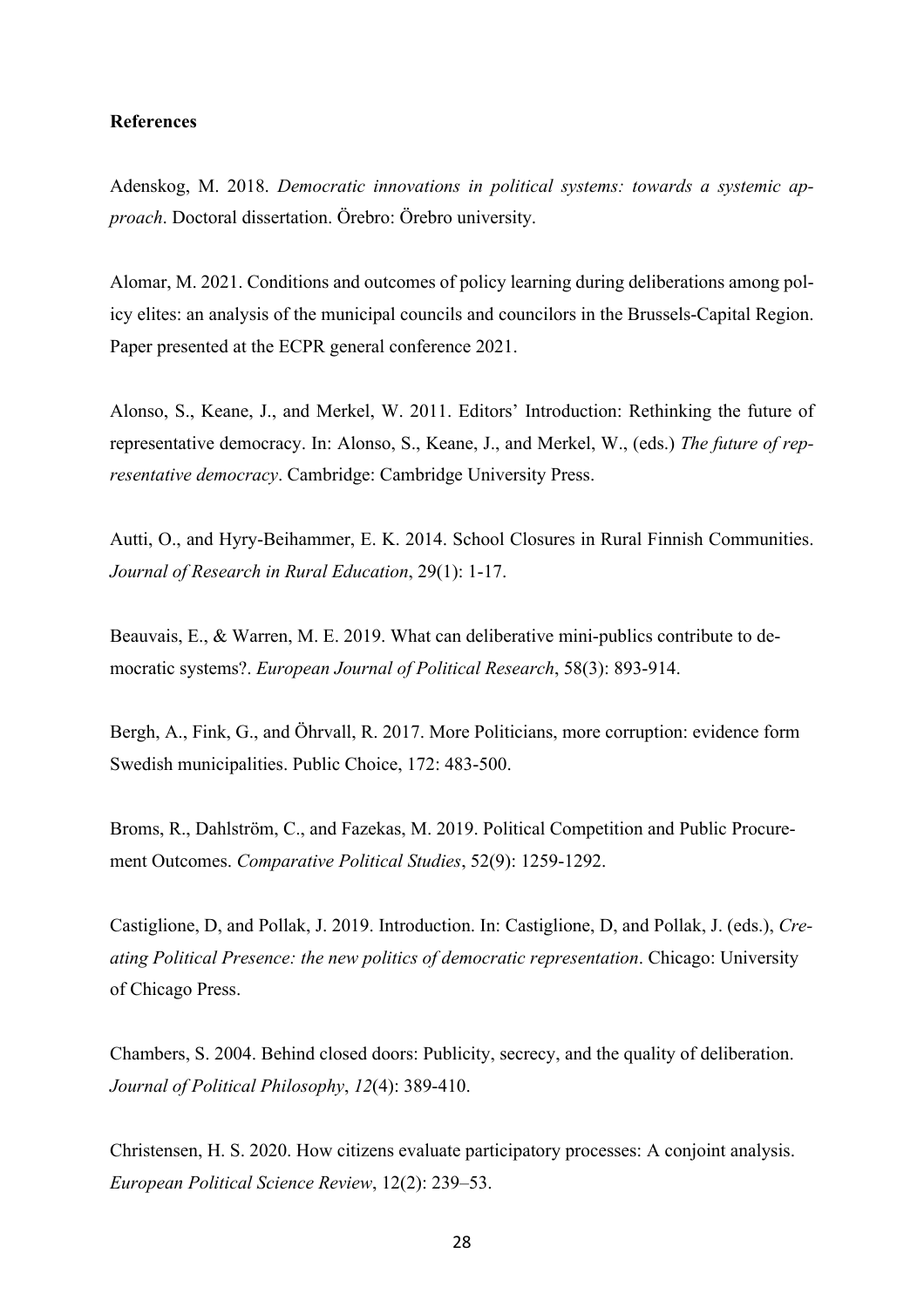Clarke, V., Braun, V., & Hayfield, N. 2015. Thematic analysis. *Qualitative psychology: A practical guide to research methods*, 222-248.

de Fine Licht, J. 2020. The Janus Face of Transparency: Balancing openness and secrecy in democratic decision-making. In: Mokrosinska, D. (ed.) *Transparency and Secrecy in European Democracies: Contested Trade-offs*. Routledge.

de Fine Licht, J., Agerberg, M., and Esaiasson, P. 2021. It's not over when it's over: Post-decision arrangements and empirical legitimacy. *Journal of Public Administration Research and Theory* (published online).

Doherty, D., and Wolak, J. 2012. When do the ends justify the means? Evaluating procedural fairness. *Political Behavior*, *34*(2): 301-323.

Downs, A. 1957. An Economic Theory of Political Action in a Democracy. *The Journal of Political Economy,* 65(2): 135-150.

Dryzek, J.S. et al. 2019.The crisis of democracy and the science of deliberation. *Science,* 363(6432): 1144-1146.

Esaiasson, P., Persson, M., Gilljam, M., and Lindholm, T. 2019. Reconsidering the role of procedures for decision acceptance. *British Journal of Political Science*, 49(1): 291-314.

Elstub, S., and Escobar, O. (Eds.). 2019. *Handbook of democratic innovation and governance*. Edward Elgar Publishing.

Erlingsson, G.O., Bergh, A., and Sjölin, M. 2008. Public Corruption in Swedish Municipalities – Trouble Looming the Horizon? Local Government Studies, 34(5): 595-608.

Escobar, O., and Elstub, S. 2017. Forms of mini-publics. New Democray research and development note. Newcastle University. Available at: https://oidp.net/en/publication.php?id=1349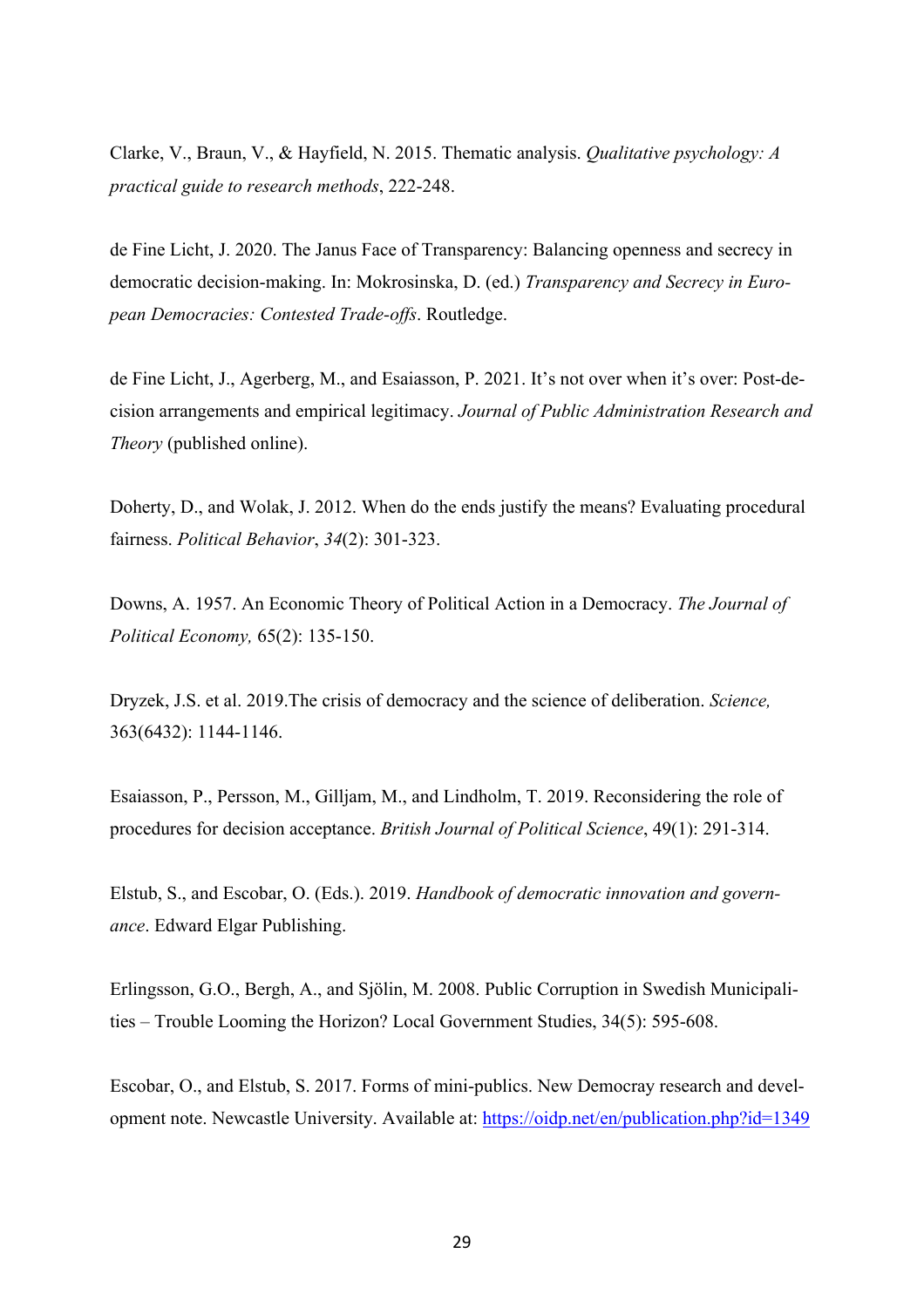Eulau, H., et al. 1959. The Role of the Representative: Some Empirical Observations on the Theory of Edmund Burke. *The American Political Science Review*, 53(3): 742-756.

Fishkin, J.S. 2009. *When People Speak.* Oxford: Oxford University Press.

Fleuß, D. 2021. *Radical Proceduralism: Democracy from Philosophical Principles to Political Institutions*. Bingley: Emerald Group Publishing.

Font, J., et al. 2018. Cherry‐picking participation: Explaining the fate of proposals from participatory processes. *European Journal of Political Research*, 57(3): 615-636.

Fung, A. 2015. Putting the Public Back into Governance: The Challenges of Citizen Participation and Its Future. *Public Administration Review*, 75(4), 513–522.

Germann, M., Marien, S., and Muradova, L. 2021. Scaling Up? Unpacking the Effect of Deliberative Mini-Publics on Legitimacy Perceptions. Available at SSRN: https://ssrn.com/abstract=3954035 or http://dx.doi.org/10.2139/ssrn.3954035

Gilljam, M., Karlsson, D., and Sundell, A. 2010. *Politik på hemmaplan: tiotusen fullmäktigeledamöter om politik och demokrati.* Stockholm: SKL Kommentus.

Goovaerts, I. 2021. *Destructive or Deliberative? An investigation of the Evolution, Determinants, and effects of the Quality of Political Debate*. PhD Dissertaton. Leuven: KU Leuven.

Green, J., Kingzette, J., and Neblo, M. 2019. Deliberative Democracy and Political Decision Making. In: *Oxford Research Encyclopedia of Politics*. Available at: https://doi.org/10.1093/acrefore/9780190228637.013.917

Grönlund, K., Bächtiger, A., and Setälä, M. (eds.) 2014. *Deliberative mini-publics: involving citizens in the democratic process.* Colchester: ECPR Press.

Gutmann, A., and Thompson, D.F. 1996. *Democracy and Disagreement.* Cambridge: Mass.: Belknap Press.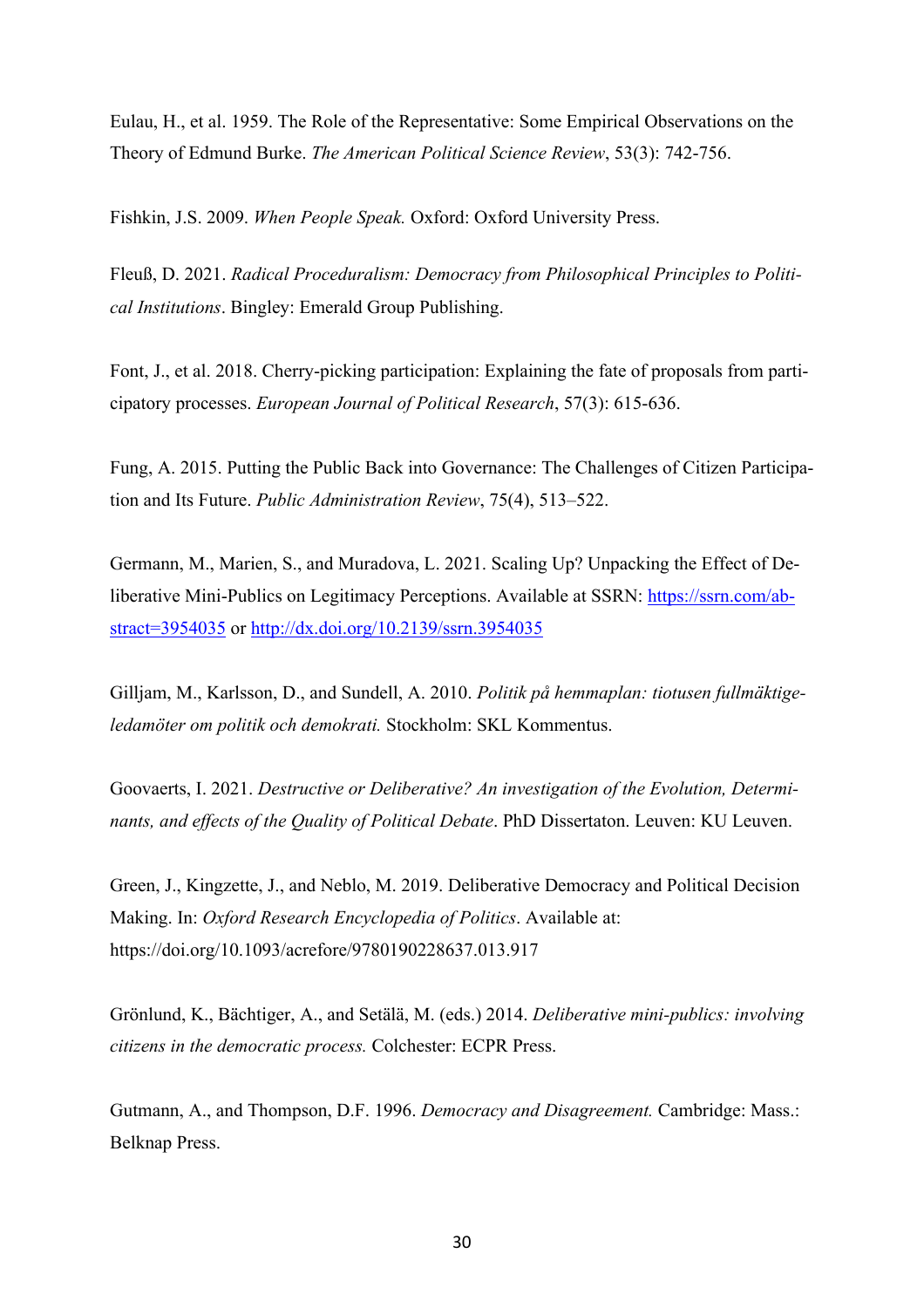Harmon-Jones, E. E. 2019. *Cognitive dissonance: Reexamining a pivotal theory in psychology*. American Psychological Association.

Head, B.W. 2008. Wicked Problems in Public Policy. *Public Policy*, 3(2): 101-118.

Hendriks, C.M. 2016. Coupling citizens and elites in deliberative systems: the role of institutional design. *European Journal of Political Research,* 55: 43-60.

Hendriks, C.M., and Lees-Marshment, J. 2019. Political Leaders and public engagement: The Hidden World of Informal Elite-Citizen Interaction. *Political Studies*, 67(3): 597-617.

Hertting, N., and Kugelberg, C. 2017. Representative Democracy and the Problem of Institutionalizing Local Participatory Governance. In: Hertting, N. and Kugelberg, C. (Eds.), *Local participatory governance and representative democracy: institutional dilemmas in European cities*. Routledge (digital).

Hinterleitner, M. 2017. Reconciling Perspectives on Blame Avoidance Behaviour. *Political Studies Review,* 15(2): 243-254.

Jacquet, V., and van der Does, R. 2021. The consequences of Deliberative Minipublics: Systematic Overview, Conceptual Gaps, and New Directions. *Representation*, 57(1): 131-141.

Karlsson, M. 2012. Participatory Initiatives and Political Representation: The Case of Local Councillors in Sweden. *Local Government Studies*, 38(6): 795-815.

Kim, Y., and Warner, M.E. 2021. Pragmatic municipalism or austerity urbanism? Understanding local government responses to fiscal stress. *Local Government Studies*, 47(2): 234- 252.

Koskimaa, V., and Rapeli, L. 2021. Fit to govern? Comparing citizen and policymaker perceptions of deliberative democratic innovations. *Policy & Politics*, 48(4): 637-652.

Levi, M. 1997. *Consent, dissent, and patriotism*. Cambridge: Cambridge University Press.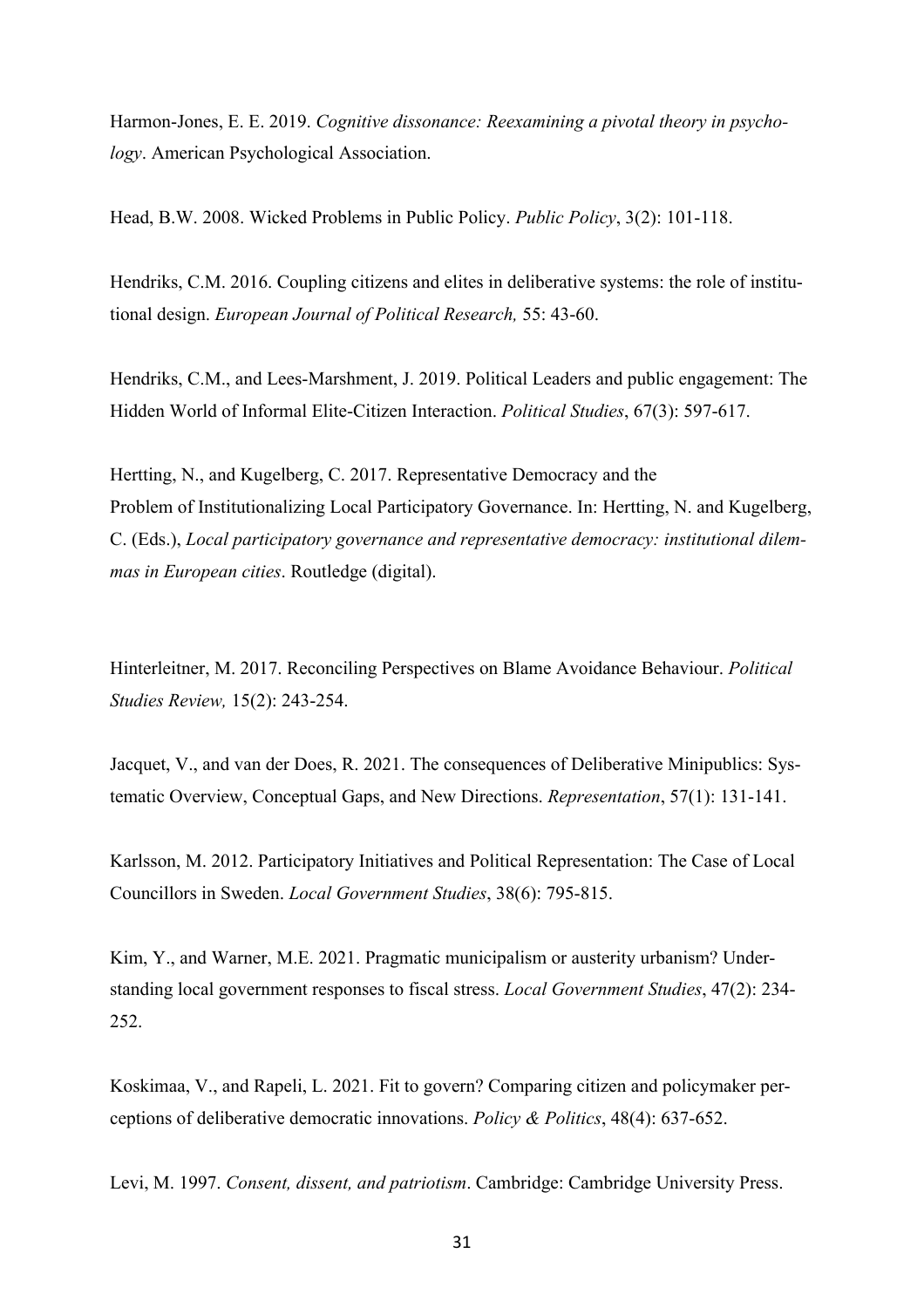Lafont, C. 2015. Deliberation, Participation, and Democratic Legitimacy: Should Deliberative Mini-publics Shape Public Policy? *The Journal of Political Philosophy*, 23(1): 40-63

Larsson Taghizadeh, J. 2016. *Power from Below? The Impact of protests and Lobbying on School Closures in Sweden.* Dissertation, Department of Government, Uppsala University.

Leirset, E. 2021. Do Open Meetings Affect Deliberation? A Comparative Study of Political Meetings in Two Institutional Settings. *Journal of Deliberative Democracy,* 17(1): 1-8.

Lijphart, A. 1999. Patterns of Democracy: Government forms and performance in thirty-six countries. New Haven and London: Yale University Press.

Manin, B. 1997. *The Principles of Representative Government.* Cambridge: Cambridge University Press.

Mansbridge, J. 1997. Taking coercion seriously. *Constellations,* 3(3): 407-416.

Mansbridge, J. 2003. Rethinking representation. *American Political Science Review*, 97(4): 515-528.

Mansbridge, J. 2009. A "selection" model of political representation. *Journal of Political Philosophy*, 17(4): 369-398.

Mansbridge, J. 2019. Recursive representation. *Creating Political Presence: The New Politics of Democratic Representation*, 298-338.

Martin, L., Levey, R., and Cawley, J. 2012. The "New Normal" for Local Government. *State and Local Government Review,* 44(IS):17S-28S.

Martin, C.J. 2013. *Negotiating political Agreements*. In: Mansbridge, J., and Martin, C.J. (Eds.), Negotiating Agreement in Politics: report of the task force on negotiating in politics. American Political Science Association.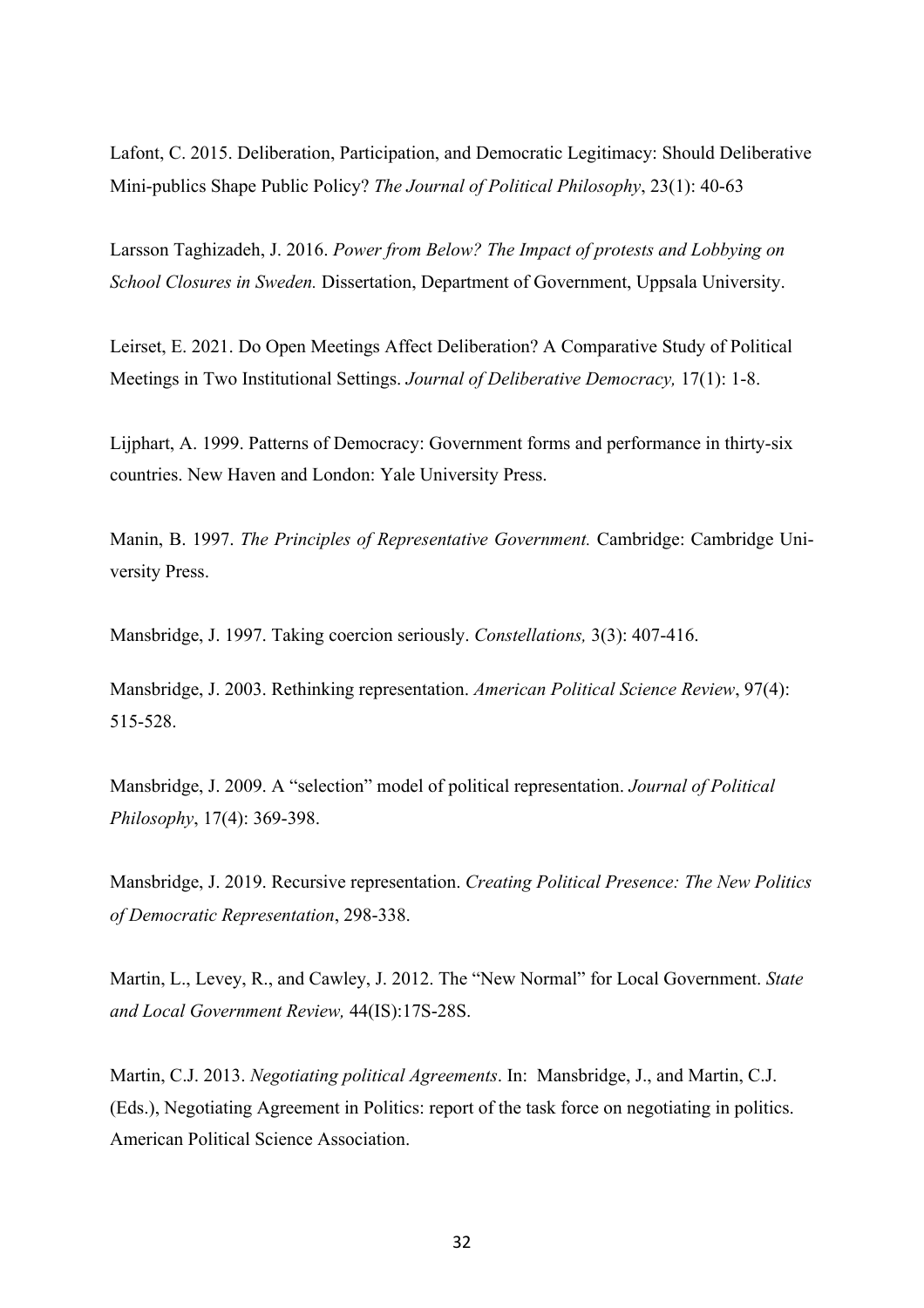Mayhew, D. R. 1974. *Congress : The Electoral Connection*. New Haven: Yale U Pr.

Michels, A. 2011. Innovations in democratic governance: how does citizen participation contribute to a better democracy? *International Review of Administrative Sciences*, 77(29: 275- 293.

Michels, A., and De Graaf, L. 2017. Examining citizen participation: local participatory policymaking and democracy revisited. *Local Government Studies*, 43(6): 875-881.

Mouffe, C. 2005. On the political. London: Routledge.

Nabatchi, T., and Amsler, L.B. 2014. Direct Public Engagement in Local Government. *American Review of Public Administration,* 44(4S): 63S-88S

Nilsson, J. 2015. Local Political Decision-Making: A Case of Rationality or Appropriatness? Local Government Studies, 41(6): 917-936

Novemsky, N., and Kahneman, D. 2005. The boundaries of loss aversion. *Journal of Marketing research*, 42(2): 119-128.

Norris, P. 2011. *Democratic deficit: Critical citizens revisited*. Cambridge: Cambridge University Press.

OECD. 2020. *Innovative Citizen Participation and New Democratic Institutions: Catching the Deliberative Wave.* Available at: https://doi.org/10.1787/339306da-en

Olofsson, J. 2020. Förtroendevalda i kommuner och regioner 2019. Statistics Sweden, Democracy Statistics Report 26.

Pateman, C. 2012. Participatory Democracy Revisited. *Perspectives on politics*, 10(1): 7-19. Pateman, C. 1970. Participation and Democratic Theory. Cambridge: Cambridge University Press.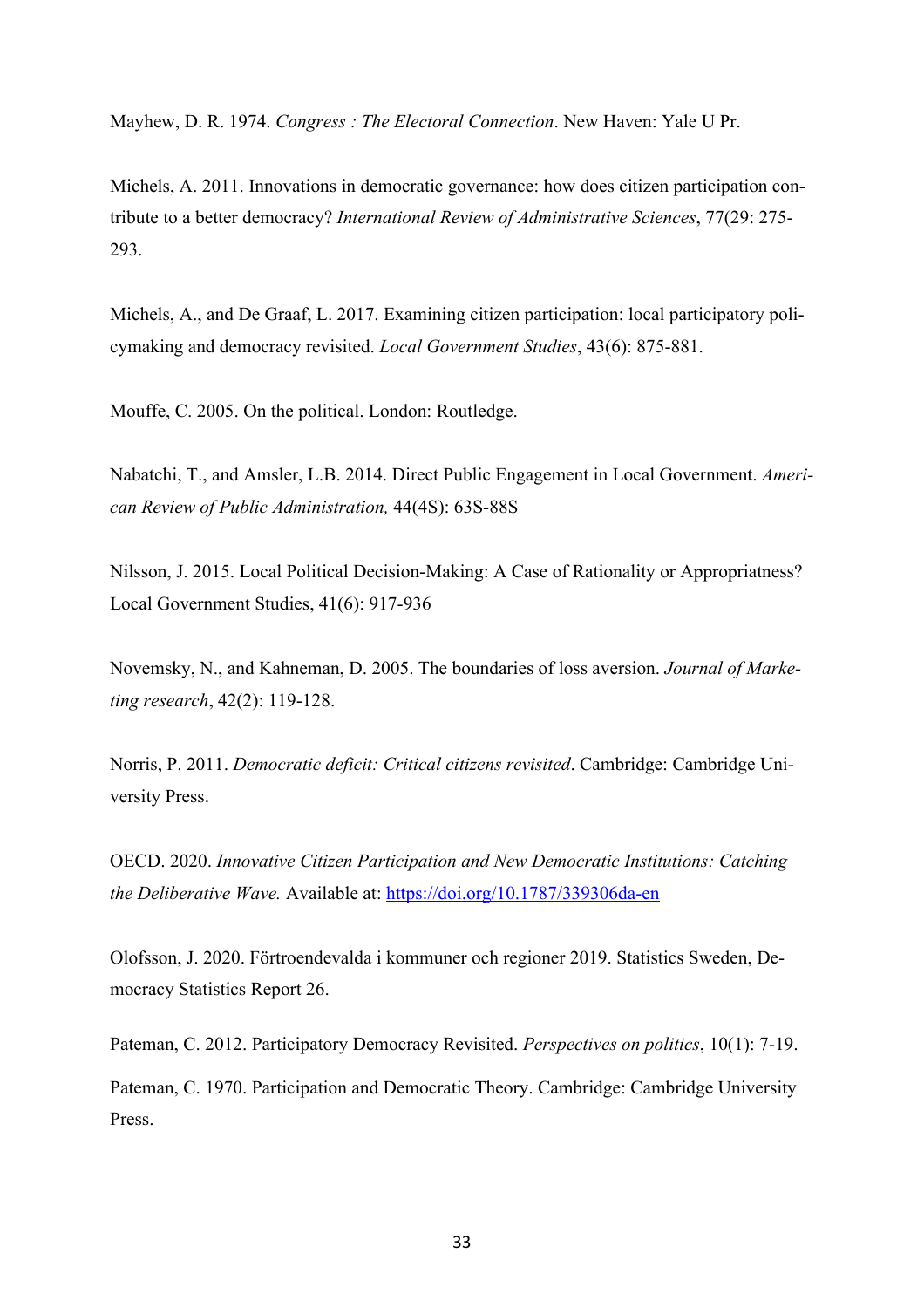Pepermans, Y., and Loots, I. 2013. Wind farm struggles in Flanders fields: A sociological perspective. *Energy Policy,* 59: 321-328.

Pitkin, H. 1967. *The concept of representation*. Berkeley CA: University of California Press.

Proctor, R., and Simmons, S. 2000. Public library closures: The management of har decisions. *Library Management*, 21(1): 25-34

Przeworski, A. 2010. *Democracy and the limits of self-government* (No. 9). Cambrige: Cambridge University Press.

Przeworski, A. 2019. *Crises of Democracy.* Cambridge: Cambridge University Press.

Rehfeld, A. 2009. Representation rethought: on trustees, delegates, and gyroscopes in the study of political representation and democracy. *American political science review*, 214-230.

Renwick, A., Lauderdale, B., Russel, M., and Cleaver, J. 2022. *What kind of Democracy Do People Want? Results of a Survey of the UK Population.* London: The Constitution Unit, UCL.

SALAR (*Swedish Association of Local Authorities and Regions*). 2019. *Medborgardialog i styrning: För ett stärkt demokratiskt samhälle.* ISBN: 978-91-7585-780-0

Sellers, J. M., Lidström, A., and Bae, Y. 2020. *Multilevel Democracy: How Local Institutions and Civil Society Shape the Modern State.* Cambridge: Cambridge University Press.

Setälä, M. 2017. Connecting deliberative mini-publics to representative decision making. *European Journal of Political Research,* 56: 846-863.

Setälä, M., and Herne, K. 2014. Normative theory and Experimental Research in the Study of Deliberative mini-publics. In: Grönlund, K., Bächtiger, A., and Setälä, M. (eds.) *Deliberative mini-publics: involving citizens in the democratic process.* Colchester: ECPR Press.

Shapiro, I. 2003. *The state of democratic* theory. Princeton:. Princeton University Press.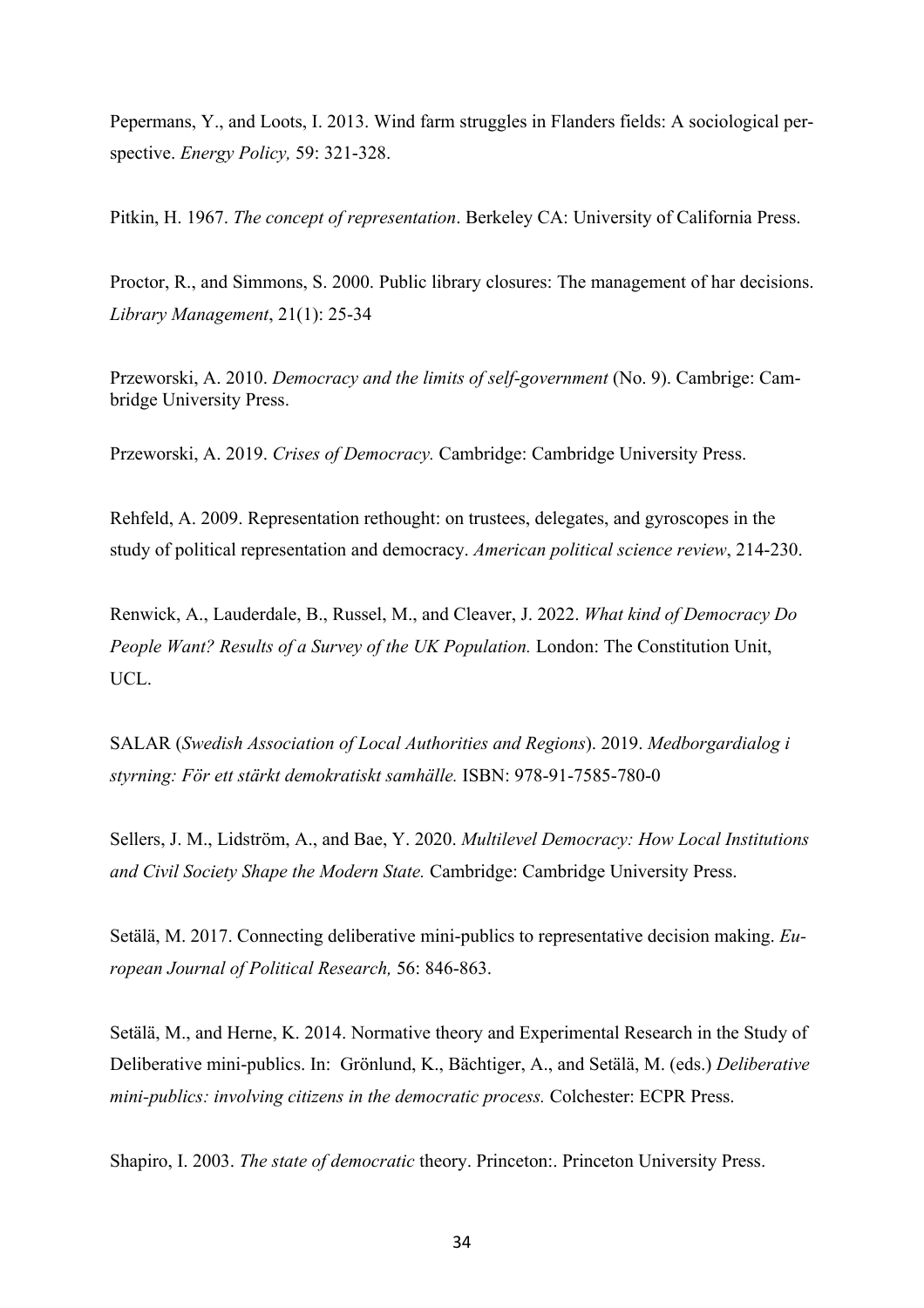Schumpeter, J.A. 1942. *Capitalism, socialism, and democracy*. New York: Harper.

Skoog, L. 2019*. Political conflicts - Dissent and antagonism among political parties in local government.* Dissertation. Gothenburg: University of Gothenburg.

Smith, G. 2009. *Democratic Innovations*. Cambridge: Cambridge University Press.

Strandberg, K., and Berg, J. 2019. When reality strikes: opinion changes among citizens and politicians during a deliberation on school closures. *International Political Science Review*, 1- 17.

Steiner, J., Bächtiger, A., Spörndli, M., and Steensbergen, M.R. 2004. *Deliberative politics in action: analyzing parliamentary discourse.* Cambridge: Carmbridge University Press.

Strøm, K. 1990. A behavioral theory of competitive political parties. *American journal of political science*, 34(2): 565-598.

Strøm, K., and Müller, W.C. 1999. Political Parties and Hard Choices. In: Müller, W.C., and Strøm, K. (Eds.), *Policy, Office, or Votes? How political parties in western Europe make hard decisions.* Cambridge: Cambridge University Press.

Sønderskov, M. 2020. Councillors' attitude to citizen participation in policymaking as a driver of, and barrier to, democratic innovation. *The Innovation Journal*, 25(3): 2-20.

Thompson, N. 2019. The role of elected representatives in democratic innovations. In: Elstub, S., and Escobar, O. (Eds.) *Handbook of Democratic Innovation and Governance.*

Tyler, T. 2006. Psychological Perspectives on Legitimacy and Legitimation. *Annual Review of Psychology* 57: 375–400.

Uba, K. 2015. Protest against school closures in Sweden: Accepted by politicians, in: Bosi, L., Giugni, M., and Uba, K. (eds.) *The consequences of Social Movements: People, Policies and Institutions.* Cambridge: Cambridge University Press.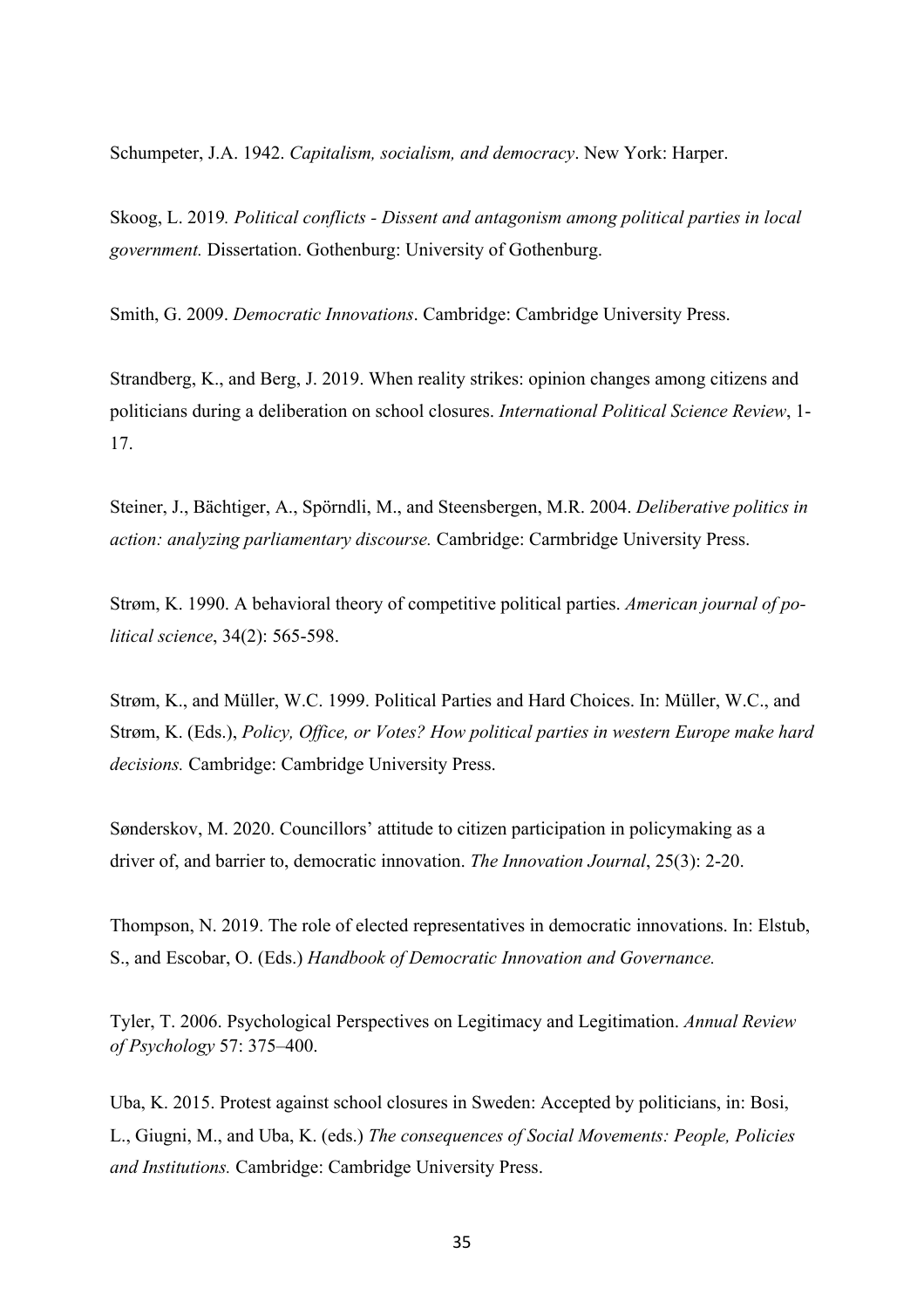Urbinati, N., and Warren, M. E. 2008. The concept of representation in contemporary democratic theory. *Annu. Rev. Polit. Sci.*, 11: 387-412.

Van der Does, R., and Jacquet, V. 2021. Small-Scale Deliberation and Mass Democracy. A Systematic Review of the Spillover effects of Deliberative Minipublics. *Political Studies,* 1-20.

Warren, M.E., and Mansbridge, J. 2013. Deliberative Negotiation. In: Mansbridge, J., and Martin, C.J. (Eds.), Negotiating Agreement in Politics: report of the task force on negotiating in politics. American Political Science Association.

Weaver, R.K. 1986. The Politics of Blame Avoidance. Journal of Public Policy, 6(4): 371- 398.

Werner, H. 2020. *Pragmatic Citizens: A bottom-up perspective on participatory politics.* Doctoral Dissertation. University of Amsterdam and KU Leuven.

Wittman, D.A. 1973. Parties as Utility Maximizers. The American Political Science Review, 67(2): 490-498.

Wolak, J. 2020. *Compromise in an Age of Party Polarization.* Oxford: Oxford University Press.

Wolf, E. A. 2019. Dismissing the "vocal minority": How policy conflict escalates when policymakers labelresisting citizens. *Policy Studies Journal,* 49:1–24.

Wolf, E.A., and Van Dooren, W. 2018. Conflict reconsidered: the boomerang effect of depolitization in the policy process. *Public Administration*, 96: 286-301.

Wolf, E.A., and Van Dooren, W. 2021. Fatal remedies. How dealing with policy conflict can backfire in a context of trust-erosion. *Governance,* 34: 1097-1114.